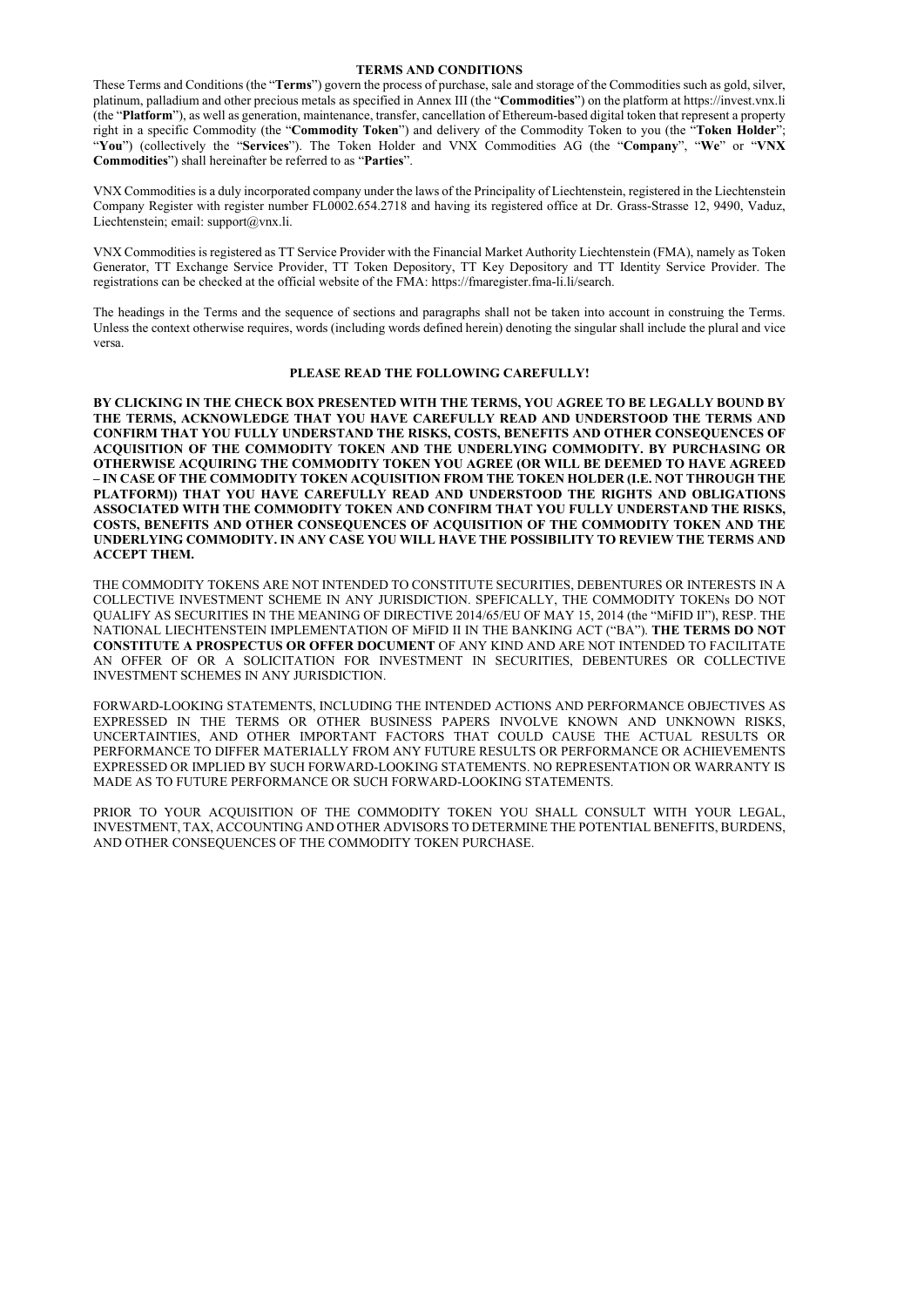- 1.1. To be eligible to use the Platform and the relevant services provided on the Platform (the "Services") You must: (a) have full legal capacity to enter into a contract (including the Terms); (b) be at least 18 years old or of the lawful age and full legal capacity of the country in which You reside (if an individual). The eligibility and criteria to use the Services also depend on the country of Your residence. You will be notified of any restrictions during the user account opening process on the Platform.
- 1.2. Registration of User Account: To use the Services, You shall register on the Platform and fill out and submit the user account application. We may, in our sole discretion, reject Your user account application. By registering and using the user account on the Platform, You agree to be bound by and comply with the Terms.
- 1.3. The Platform allows to open personal (for individuals) and business user account(s) (for legal entities and/or unincorporated organizations ("Organization")). You may hold no more than one personal user account or one business user account.
- 1.4. By applying for the business user account, You confirm that You will not use the business user account for personal, family, or household purposes.
- 1.5. By applying for the user account You represent and warrant that You act in Your own name and not on behalf of, or for the benefit of a third party, unless You apply for the user account for and under instructions of the Organization which is Your employer and/or which has duly authorized You to act as its legal representative for the user account opening on the Platform in its name and on its behalf on the basis of a legally binding agreement and/or a power of attorney, otherwise the new user account must be strictly in Your own name.
- 1.6. If You apply on behalf of an Organization, You represent and warrant that (i) You are duly authorized to represent and bind such Organization by the Terms and by any transactions which You enter into and/or instructions You give/make through the Platform on behalf of such Organization and by rights and liabilities arising out of or in connection therewith, and (ii) the Organization expressly and irrevocably agrees to be bound by and be liable for Your actions/inactions as its representative on the Platform including without limitation rights and liabilities arising out of or in connection therewith.
- 1.7. Identity Verification. To register the user account, You are required to provide certain personal or corporate (as applicable) information as set out in the user account application form and/or other relevant document.
- 1.8. If You act as representative of an Organization, You are required to provide information on, including without limitation: (i) such Organization, (ii) the individual that is duly authorized to represent such Organization on the Platform, (iii) representative's authorization document, and (iv) Organization's beneficial owners.
- 1.9. In submitting personal and/or corporate information (as applicable), You confirm and represent to VNX that the provided information is true, accurate, not misleading, authentic and up-to-date, and You agree to regularly update the provided information. You hereby authorize us to, directly or through third parties (including subcontractors) perform identity verification checks, fraud protection checks, obtain necessary information from public or private data bases, and perform other actions necessary for verification of the provided information. You further authorize any and all third parties to whom We may submit such inquiries and/or requests to timely respond to such inquiries and/or requests.

### IF YOU DO NOT AGREE TO ALL OR SOME OF THE TERMS, INCLUDING WITHOUT LIMITATION THE "WITHDRAWAL FROM THE AGREEMENT" CLAUSE, PLEASE DO NOT ACCEPT THE TERMS AND DO NOT PROCEED WITH ACOUISITION OF THE COMMODITY TOKEN.

The Parties agree as follows:

#### 1. ELIGIBILITY TO USE THE PLATFORM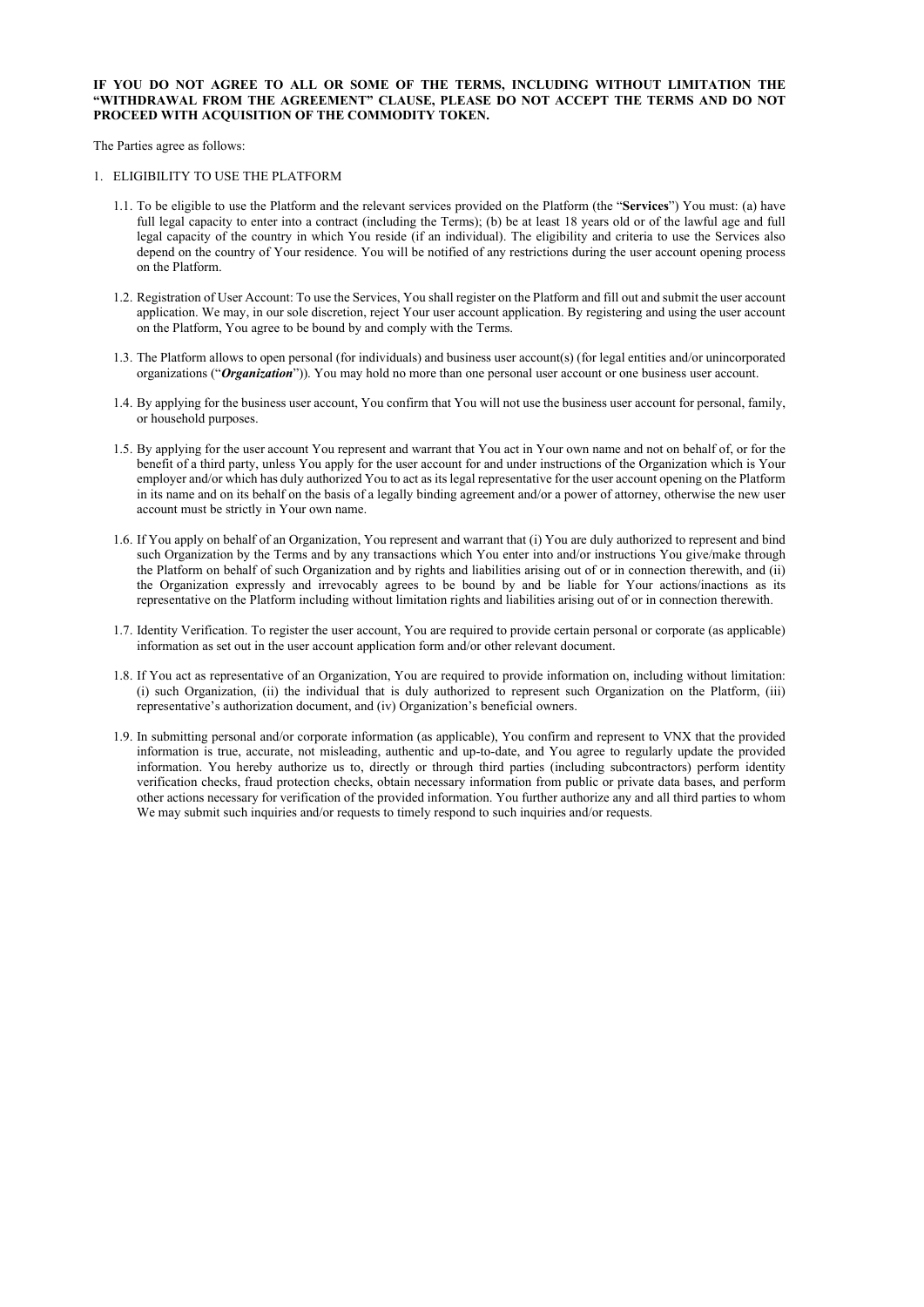1.10. We reserve the right to refuse Your registration or to ban Your transactions or to terminate relationships with You for any reason (or for no reason) at any time. Without limiting the generality of the foregoing, this includes without limitation, anyone from or in jurisdictions that do not meet international AML/CTF standards; anyone who is a Politically Exposed Person within the meaning of the applicable law; or, anyone who fails to pass or circumvents passing customer due diligence or otherwise does not meet statutory or other requirements including without limitation those set out herein. In lieu of rejecting Your user account application, We may perform enhanced customer due diligence procedures. At all times, You may be subject to enhanced customer due diligence procedures at any stage of our relationship. If the relationship was established but then We terminated it for no reason and/or no fault on Your side, then You may claim the underlying Commodity subject to the minimum threshold requirements (if any) or to sell the Commodity Tokens (if You don't meet the minimum threshold requirements, if applicable). However, if the relationship was established, but after the establishment We have revealed a breach of the Terms and/or incompliance with the Terms caused by Your breach and/or fault and/or Your other illegal action/inaction, We shall suspend the relationship with You; amounts payable by You to us will immediately become due; and We may deactivate Your access and all related information without liability to You. We shall also report the matter to an authorized body and then proceed in accordance with such authorized body's instructions in relation to the matter.

## 2. PLATFORM ACCOUNT

- 2.1. To use the Services, You shall first fund Your Platform Account either by transferring crypto funds (e.g. BTC, ETH, that are supported by VNX Commodities and shown in the funding process) or by funding Your Platform Account with Fiat funds (e.g. EUR, that are supported by VNX Commodities and shown in the funding process) and purchasing VNX Credits (as defined in 2.3 below).
- 2.2. In case You fund Your account with crypto funds, they will be stored according to section 9 below. VNX Commodities may require You to verify Your control over an external account or satisfy other verification or screening requirements prior to enabling transfers between the applicable external account and Your Platform Account. Additional documents may be requested in course of AML checks either by VNX Commodities, financial institutions or Commodity dealers. Therefore, Crypto funds will be credited first to the Platform transition wallet for anti-money laundering (AML) screening and then subject to positive verification results be transferred to Your Platform wallet.
- 2.3. In case You fund Your Account with fiat currencies (e.g. EUR, etc.) You acquire a contractual claim against the Company to use the Services (the "VNX Credit"). The VNX Credit is solely an internal ledger entry of the VNX Commodities. In order to affect a purchase of VNX Credit, You transfer fiat funds to the Company's bank account shown in the funding process. Once the fiat funds are credited to the Company's bank account, VNX Credits will be shown on Your Platform Account and You can use the Services. There is no contractual right to redeem the monetary value (fiat funds) transferred as consideration for the purchase of VNX Credits. However, during the 14 day withdrawal period You may withdraw from the purchase of the VNX Credits as set out in more detail below in section 20.
- 2.4. VNX Commodities does not perform money remittance services.
- 2.5. No interest or any other income will accrue on Your funds (neither fiat and nor cryptocurrencies) transferred to the Platform. The funds You transfer to the Platform are not a deposit and there is no deposit guarantee protection.

## 3. THE COMMODITY TOKEN

- 3.1. The Commodity Token is a dematerialized and uncertificated Blockchain-based digital token generated by VNX Commodities that represents (partial) ownership in certain specified quantity of a specific Commodity purchased, held and stored by VNX Commodities in Your name, behalf and at Your cost in accordance with the Terms.
- 3.2. Commodity Tokens constitute information representing (partial) ownership of the Commodity on a trusted technology system, initially using the Ethereum Blockchain, and are qualified as Token according to the Liechtenstein Token- und VT-Dienstleister-Gesetz (TVTG).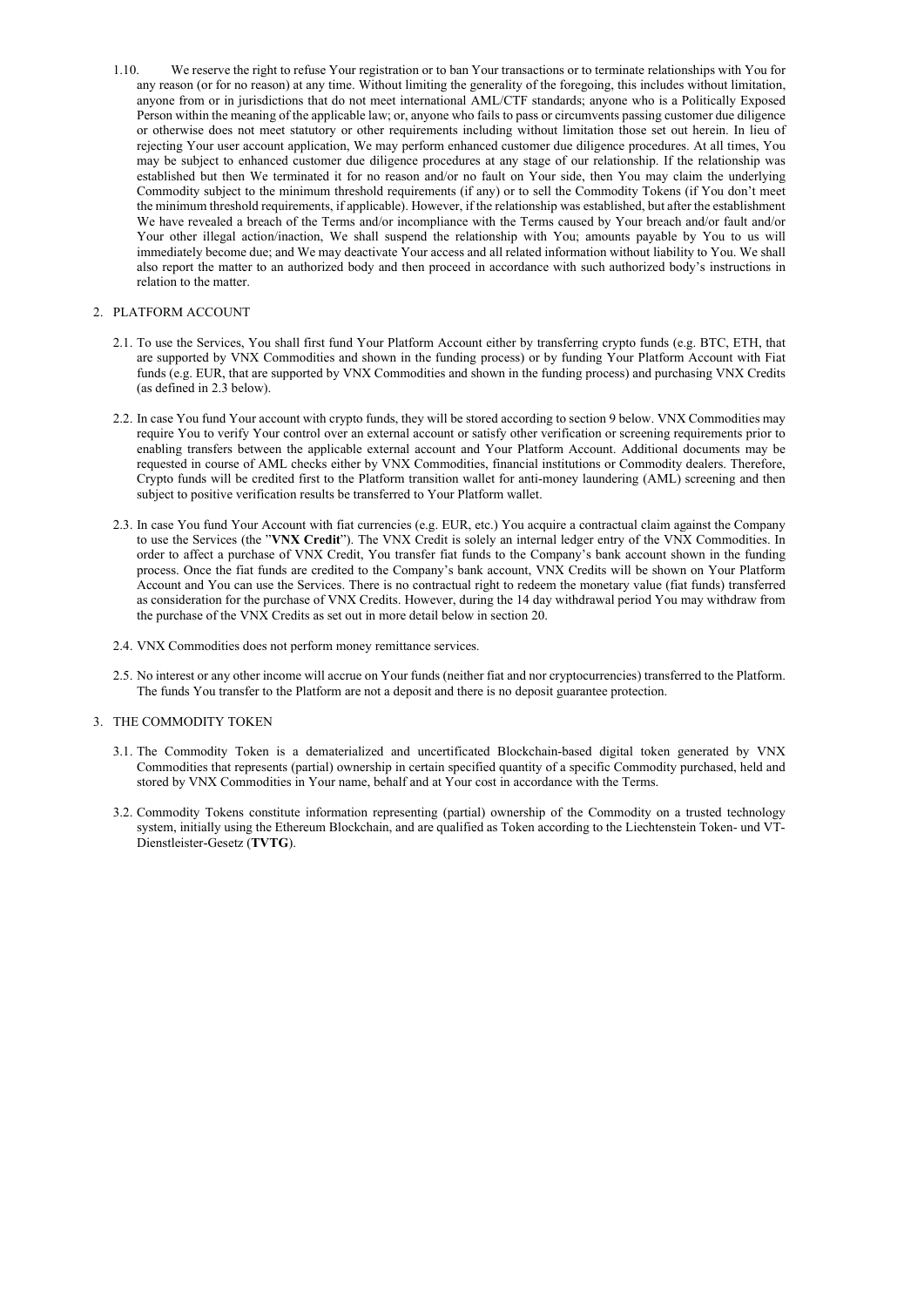- 3.3. Commodity Tokens do not qualify as securities in the meaning of MiFID II and/or the Prospectus Regulation 2017/1129/EC. The Commodity Token is a "Beweisurkunde" (documentary evidence) according to para. 122 SchlAbt of Liechtenstein Persons and Companies Act ("Personen- und Gesellschaftsrecht").
- 3.4. One Commodity Token shall represent (partial) ownership in a quantity of the relevant Commodity as set out in Annex III hereto.
- 3.5. There is no ultimate Commodity Tokens supply limitation, as the number of the Commodity Tokens generated is driven by demand from customers. VNX Commodities will only generate tokens which are backed by physical Commodity stored at the Vault.
- 3.6. There is no maturity period of the Commodity Tokens as the relevant Commodity is owned by Token Holders. The Company does not have a redemption right or a call option or similar with regard to the Commodity Token buy-back (subject to certain exemptions e.g. where there is a mandatory order from the state authorities to cancel or buy-back the Commodity Token or mandatory rights of the Token Holder).
- 3.7. The price of the Commodity Token will be denominated in the same currency, which was used for purchase of the underlying Commodity and there will be no fixed denomination as the price will fluctuate depending on the relevant Commodity's price fluctuations.
- 3.8. The Commodity Tokens do not confer to the Token Holders any right to claim any payment from VNX Commodities, including no interest and no payments will be due to the Token Holders except sale proceeds from sale of the Commodity upon request of the Token Holder.
- 3.9. The Commodity Tokens grant no voting or management right to the Token Holders over VNX Commodities or any other party.
- 3.10. The Commodity Token's smart contract was designed and generated by VNX Commodities' in-house tech team. It was then audited by independent experts of SnT - Interdisciplinary Centre of Security, Reliability and Trust. The smart contract can be reviewed at 0x6d57b2e05f26c26b549231c866bdd39779e4a488.
- 3.11. The Commodity Tokens are divisible to partitions so it is possible to own fractional amounts.
- 3.12. Commodity Tokens are freely transferrable. Initially they are issued on the Ethereum network and can be transferred to any wallet supporting the ERC20 standard.
- 3.13. No certificates or deeds will be issued for the Commodity Tokens. The Commodity Tokens are allocated by means of automated (smart contract) transmission of the Commodity Token to the address of the Token Holder's wallet on the Platform that was created during the user account set up.

#### 3.14. The Token Holder, who has the right of disposal over the Commodity Token, is the only lawful owner of the respective underlying Commodity in case the ownership has been transferred according to the Terms.

#### 4. PURCHASE OF COMMODITIES ON THE PLATFORM

4.1. By acceptance of the Terms You expressly and irrevocably appoint VNX Commodities to be Your commercial agent in Commodity purchase transactions through the Platform. You grant VNX Commodities discretionary powers and as such VNX Commodities has the choice of the supplier of the Commodity and the freedom to enter into binding agreements on behalf of You with a Commodity supplier. VNX Commodities exclusively acts as Your agent. In addition, You instruct VNX Commodities to take regular custody of the purchased Commodity on behalf of You and to act as agent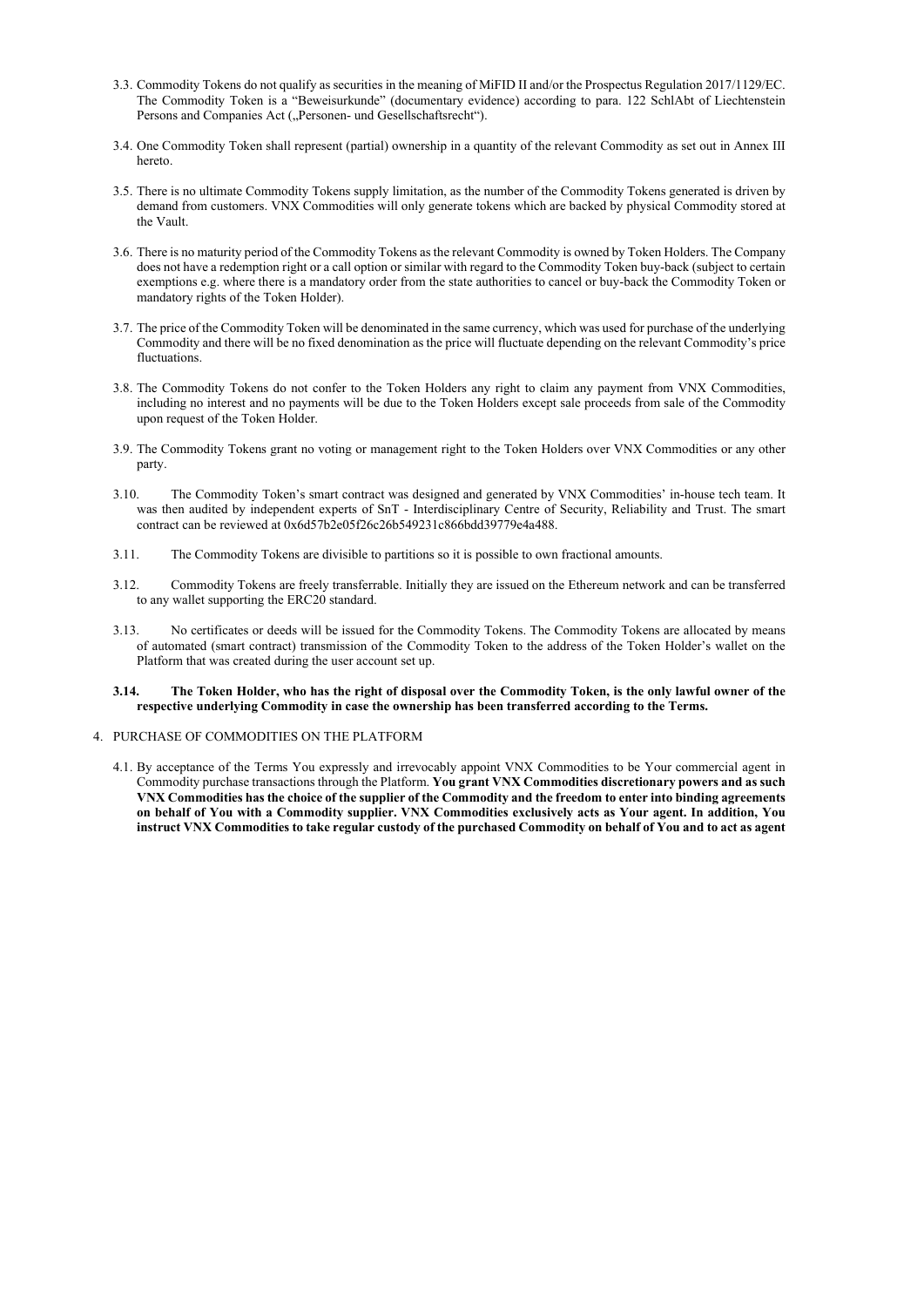#### in possession for You ("Besitzmittler"). For this purpose, VNX Commodities is authorized by You to use a subcontractor for the custody of the Commodities.

- 4.2. You may instruct VNX Commodities: (a) to purchase the Commodity in Your name, at Your expense and on Your behalf, provided that: (1) You are a registered user of the Platform; (2) You maintain an active user account on the Platform; and (3) You have the necessary amount of funds (crypto or VNX Credit) on the Platform, sufficient to pay for the requested amount of Commodity at the maximum level of the purchase price indicated in the Commodity purchase request including payment of applicable fees as per Annex II.
- 4.3. If You don't have a valid user account on the Platform, You shall pass the onboarding formalities and procure compliance with section 1 of the Terms. Upon activation/opening of Your user account on the Platform, You may transfer funds to the Platform.
- 4.4. Once You submit the Commodity purchase request through the Platform interface You simultaneously instruct and authorize VNX Commodities to negotiate and purchase certain quantity of the relevant Commodity in Your name, at Your expense and on Your behalf, at the most favourable terms then available to VNX Commodities from one or several Commodity dealers from time to time and generate a corresponding number of the Commodity Tokens to be transferred to your Platform wallet. Please note that Your Commodity purchase request is irrevocable.
- 4.5. We may establish minimum or maximum check amount for certain Commodities (for more details please see section 7 below).
- 4.6. Please note that bank transfers may take up to 5 business days (excluding bank holidays in the relevant applicable jurisdictions and extended time for the internal verification procedures such as AML checks, etc. by the financial institutions).
- 4.7. Commodities' indicative purchase prices are shown on the Platform. They are being updated on a regular basis. In the Commodity purchase request You shall indicate a reasonable maximum level of the purchase price for the relevant Commodity (based on the indicative price shown on the Platform; select storage location (warehouse, security vault, etc.), if available; and confirm the purchase instruction to VNX Commodities. You grant VNX Commodities the right to enter into binding agreements for You, whereby VNX Commodities has the discretionary power to choose the Commodity supplier and to negotiate the price within a price range. You will submit Your Commodity purchase request electronically through the Platform, and the system saves in logs confirmations of Your instructions. The respective report, confirming the Commodity purchase request can be generated in the system retrieved upon request.
- 4.8. Upon completion of a purchase, allocation and delivery of the Commodity to the Vault (as defined in section 8.1), VNX Commodities will generate the Commodity Tokens and deliver them to Your Platform wallet. The Commodity Tokens will be generated and delivered to You strictly upon confirmation of allocation of the Commodity.
- 4.9. We do not guarantee that Your Commodity purchase request will be fulfilled due to various factors preventing or materially impacting its fulfilment. Such factors without limitation may include availability of Commodity sale offers on the market at a certain time and within the indicated price range and/or volatility and fluctuations of Commodity market prices within certain time, etc. If We cannot fulfil Your Commodity purchase request within one (1) business day of its receipt (if the request was submitted before 3:00 pm CET on the relevant business day), it will be cancelled, and We will notify You accordingly. If the request was submitted after 3:00 pm CET on the relevant business day, it may be fulfilled during the following business day.
- 4.10. Usually the Commodity purchase request, including purchase, delivery of the Commodity and generation of the Commodity Token is done within 1 (one) business day. However, in extraordinary circumstances it could take longer. Upon completion of the transaction Your user account balance will be updated to show up-to-date quantity of Your Commodity Tokens and Your remaining funds (if any).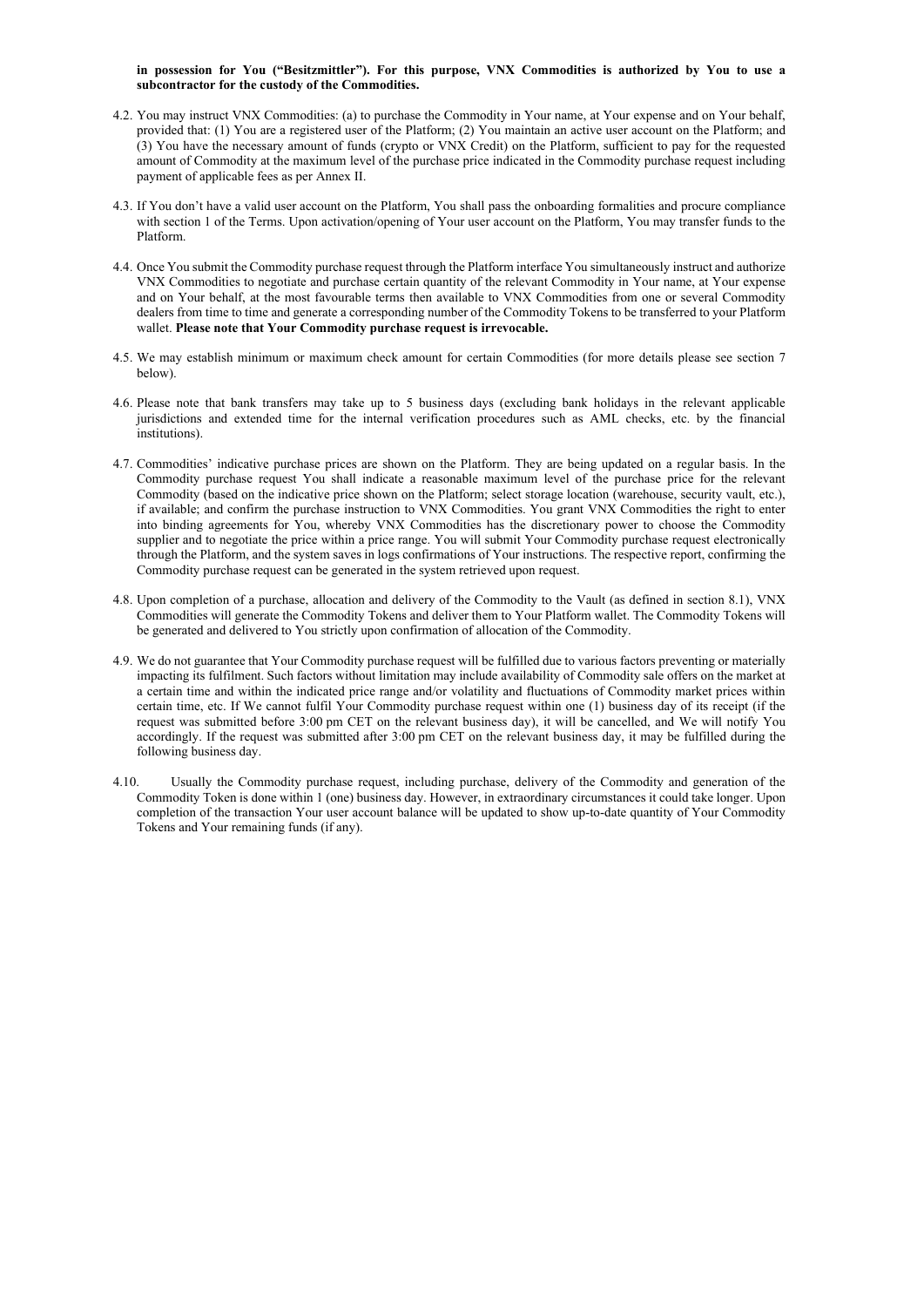## 5. SALE, COLLECTION OR DELIVERY OF THE COMMODITIES

You may instruct VNX Commodities: (a) to sell the Commodity in Your name, at Your expense and on Your behalf and transfer sale proceeds to You, less applicable fees; or (b) to procure Your collection of the Commodity in person in the Vault or request delivery of the Commodity to You at Your own cost and expense (certain limitations apply) on the terms and conditions set out herein, provided that: (1) You are a registered user of the Platform; (2) You maintain an active user account on the Platform; and (3) You have the necessary amount of the Commodity Tokens in Your Platform wallet.

If You do not have a valid user account on the Platform, You shall pass the onboarding formalities and procure compliance with section 1 of the Terms. Upon activation/opening of Your user account on the Platform, You shall transfer Your Commodity Tokens to Your Platform wallet.

#### Sale of Commodity:

5.1. By acceptance of the Terms You expressly and irrevocably appoint VNX Commodities as Your commercial agent in Commodity sale transactions.

You grant VNX Commodities the discretion to enter into a sale agreement with a Commodity dealer of its choice on Your behalf, whereby VNX Commodities also has discretionary powers to negotiate the sale price within a price range and to execute the sale within a limited period of time.

- 5.2. Once You submit the Commodity sale request through the Platform interface You simultaneously instruct and authorize VNX Commodities to negotiate and sell certain quantity of the relevant Commodity in Your name, at Your expense and on Your behalf, at the most favourable terms then available to VNX Commodities; cancel (burn) corresponding number of the Commodity Tokens to be taken from Your Platform wallet and transfer sale proceeds less applicable fees, to You in fiat currency or supported cryptocurrencies as You may direct, subject to applicable conversion and processing related fees. Please note that Your Commodity sale request is irrevocable.
- 5.3. We may establish minimum or maximum transaction limits for certain kinds of Commodities (for more details please see section 7 below)
- 5.4. Commodities' indicative sale prices are shown on the Platform. They are being updated on a regular basis. In the Commodity sale request You shall indicate a reasonable minimum level of the sale price for the relevant Commodity (based on the indicative price shown on the Platform) and confirm the sale instruction to VNX Commodities. It is VNX Commodities discretion to decide on the final terms of the sales contract within your given price range. Your Commodity Tokens will be blocked on your Platform wallet until completion of the operation. You submit Your Commodity sale request instruction electronically through the Platform, and the system saves in logs confirmations of Your instructions. Respective report, confirming the sale order can be generated in the system retrievable upon request.
- 5.5. Upon completion of the Commodity sale transaction VNX Commodities cancels (burns) the corresponding quantity of the Commodity Tokens taken from Your Platform wallet. The Commodity Tokens will be cancelled (burnt) strictly upon sale of the Commodity.
- 5.6. VNX Commodities does not guarantee that Your Commodity sale request will be fulfilled due to various factors preventing or materially impacting fulfilment of Your Commodity sale request. Such factors without limitation may include availability of Commodity purchase offers on the market at certain time and within the indicated price range and/or volatility and fluctuations of Commodity market prices within certain time period, etc. If We can't fulfil Your Commodity sale request within one (1) business day of its receipt (if the request was submitted before 3:00 pm CET on the relevant business day), it will be cancelled, and We will notify You accordingly. If the request was submitted after 3:00 pm CET on the relevant business day, it may be fulfilled during the following business day.
- 5.7. Usually the Commodity sale request, including sale of the Commodity and cancellation (burning) of the Commodity Tokens is done within 1 (one) business day. However, in extraordinary circumstances (e.g. market disruptions, delay in bank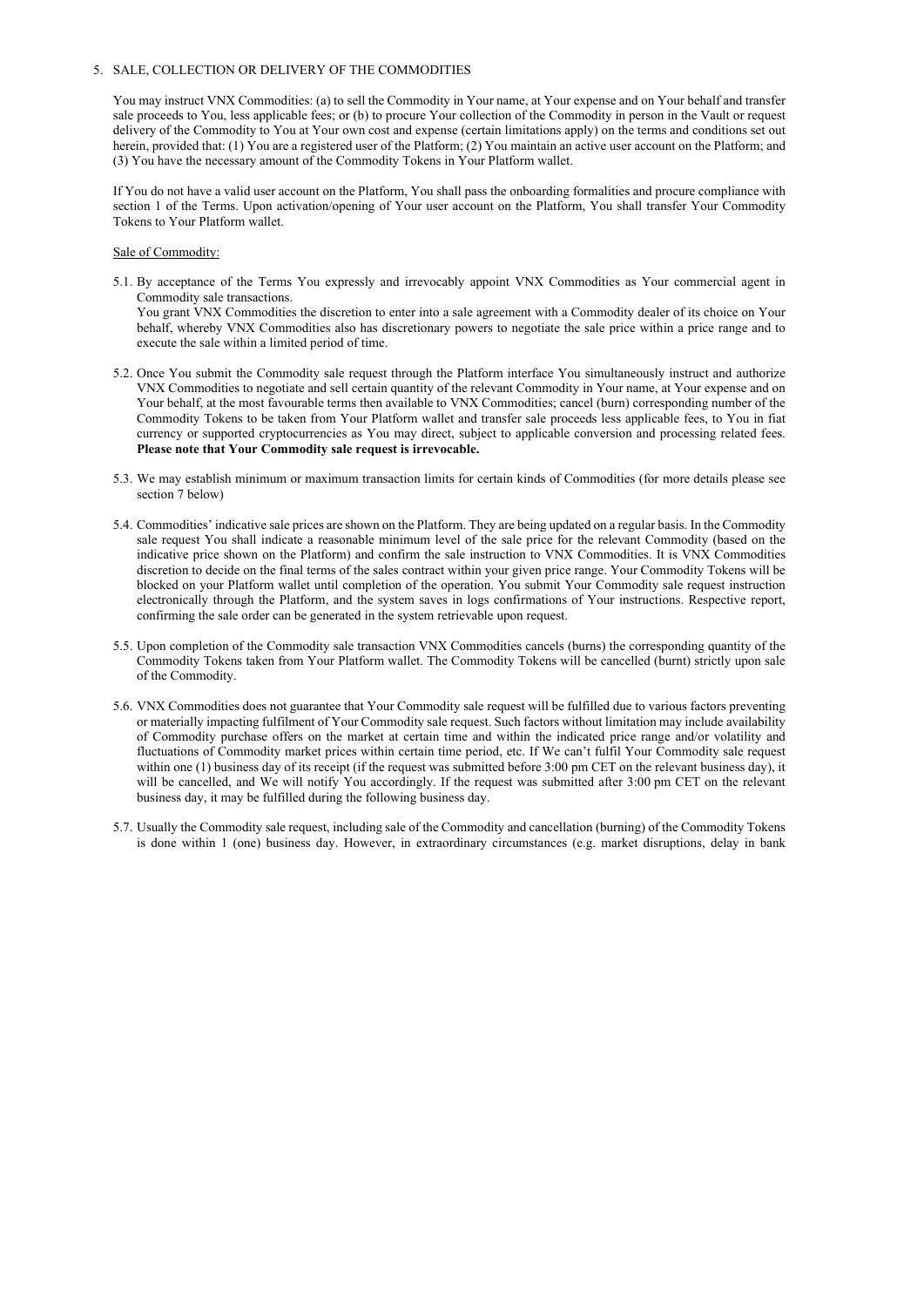transfers of funds, etc.) it could take longer. Upon completion of the transaction Your user account will be updated to show an up-to-date quantity of Your Commodity Tokens (if any) and funds.

#### Collection or delivery of Commodities:

6.1. You may instruct VNX Commodities to exchange Your Commodity Tokens for fiat, VNX Credit or crypto funds for the fee with simultaneous transfer of title to the underlying Commodity to VNX Commodities. Pursuant to section 8 at the time of Your exchange request VNX Commodities already holds the underlying Commodity dependently and directly for You as the owner in the capacity of agent in possession ("Besitzmittler"). In this case, You and VNX Commodities irrevocably agree that the underlying Commodity shall be transferred by You as the previous owner to VNX Commodities, that already holds the underlying Commodity dependently and directly for You ("traditio brevi manu"). VNX Commodities becomes the owner as well as direct and independent proprietary possessor of the underlying Commodity on the basis of the Terms. In case You exchange your Commodity Tokens for fiat, the fiat will be transferred to Your bank account (which You have to confirm prior to such an exchange). In case You exchange your Commodity Tokens for VNX Credit, the VNX Credit will be credited to your Platform Account. In case You exchange your Commodity Tokens for crypto funds, the crypto funds will be stored according to section 9.

- 5.8. To collect the Commodity or request Commodity delivery You shall contact VNX Commodities support desk via email support $@v\text{nx}$ . In or via Platform interface to agree possible dates and time slots for visiting the Vault, where the Commodity is stored, or delivery options and costs if such method is chosen.
- 5.9. Collection of the Commodity will be possible upon receipt by VNX Commodities of the confirmation from the Vault where the Commodity is stored. Please note that to verify Your identity You will need to present a valid personal ID or passport and originals of relevant corporate documents confirming your authority if you represent an Organization.
- 5.10. If You request delivery of Commodity to certain address, We will check whether delivery to the country and the requested address is possible, and if so, what are the costs and delivery terms. You will then bear the costs (including insurance costs) and risks of shipment as well as any related charges, customs duties and taxes (if any). We will provide You with a breakdown of the specific costs and delivery terms. You will have a choice to:
	- approve delivery, subject to the provided terms; or
	- choose to collect the Commodity personally in the Vault; or
	- provide an alternative address for delivery of the Commodity; or
	- arrange for delivery by Yourself.
- 5.11. Once You confirm method of collection or delivery, We will block the corresponding amount of the Commodity Tokens on Your Platform wallet. Upon collection or dispatch of the Commodity to the requested address (as applicable), the Commodity Tokens, which earlier have been blocked on Your Platform wallet, will be cancelled (burned).

### 6. COMMODITY TOKEN EXCHANGE BY VNX COMMODITIES

You may instruct VNX Commodities to use Your VNX Credits and/or crypto funds for the Service to exchange them for the Commodity Tokens of VNX Commodities for the fee with simultaneous transfer of title to the underlying Commodity to You. Once You do so You automatically enter into the custody contract with VNX Commodities pursuant to section 8. Along with this, You irrevocably appoint and authorize VNX Commodities, as the previous owner of the underlying Commodity, for an indefinite period of time to be custodian, administrator and holder of Commodities underlying the Commodity Tokens by acting as agent in possession for You ("Besitzmittler"). VNX Commodities will from now on hold the underlying Commodity dependently and directly for You as the owner in its function as agent in possession for You ("Besitzmittler"), which VNX Commodities accepts. This completes the constitution of possession ("Besitzkonsitut).

## WITH REGARD TO THE COMMODITY TOKEN EXCHANGE SERVICE PROVIDED BY VNX COMMODITIES YOU DEMONSTRABLY AND IRREVOCABLY DECLARE ACCEPT AND AGREE THAT THERE IS NO STATUTORY OBLIGATION FOR VNX COMMODITIES TO PREPARE AND PUBLISH BASIC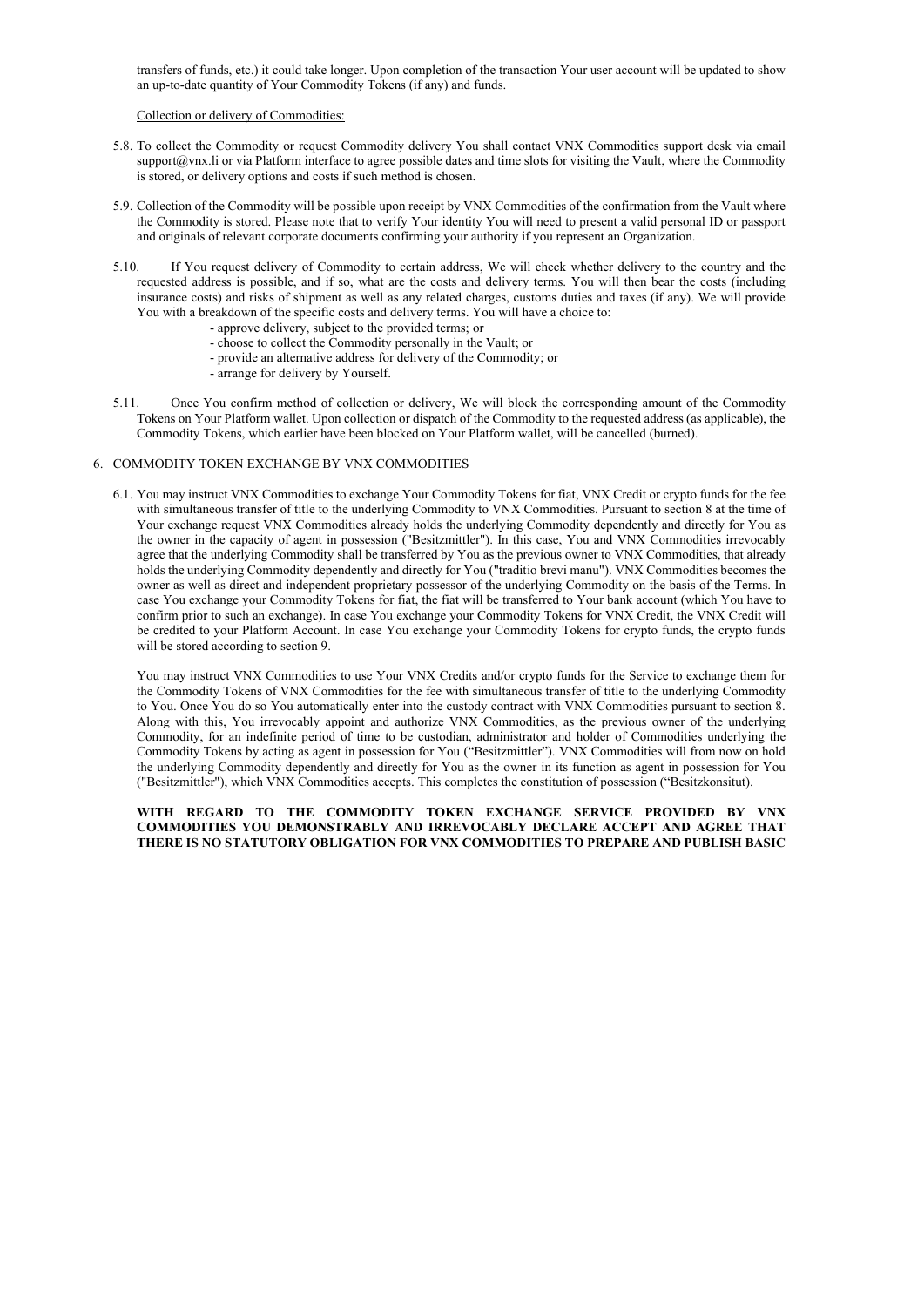## INFORMATION. MOREOVER, PRIOR TO REQUESTING THE EXCHANGE SERVICE YOU DEMONSTRABLY AND IRREVOCABLY DECLARE THAT YOU WAIVE YOUR RIGHTS TO THE BASIC INFORMATION THAT MAY EXIST UNDER APPLICABLE LAW AND RELEASE AND DISCHARGE VNX COMMODITIES FROM THE OBLIGATION TO PREPARE AND PUBLISH BASIC INFORMATION.

- 6.2. The Commodity Token exchange will be executed at the real time price (not the price range) shown on the Platform, which may or may not correlate with the Commodities spot market price at any specific time.
- 6.3. The Commodity Token exchange functionality is not guaranteed and may not be available at all times as is supplemental to principal agency model and depends on the number of Commodity Tokens and resources allocated by VNX Commodities for specific period in its absolute discretion. VNX Commodities fees equally apply to the Commodity Token exchange.

#### 7. MINIMUM AND MAXIMIMUM TRANSACTIONS LIMITS

- 8.1. By acceptance of the Terms, You expressly and irrevocably appoint and authorize VNX Commodities for an indefinite period of time to be custodian, administrator and holder of Commodities underlying the Commodity Tokens by acting as agent in possession for You ("Besitzmittler"). You also authorize the Company to enter into the Commodity custody agreement (or similar) with professional sub-custodian operating specialized high-security storage facility (the "Vault") at the most favourable terms then available to the Company on the market. Information about the sub-custodians and the Vaults, where Your Commodities are stored, is available in Your user account on the Platform.
- 8.2. VNX Commodities is required to use reasonable care in selection of sub-custodians. To qualify for the appointment a subcustodian shall ensure adequate level of security measures in the Vaults and maintain a valid market-standard insurance policy.
- 8.3. Each kind of the Commodity will be stored in the Vault on a segregated basis separately from Commodities owned by non-Token Holders in a joint collective deposit specifically earmarked as "Collective Token Holders Commodity Deposit". For

- 7.1. Minimum and maximum transactions' limits may apply to transactions (including, purchase, sale, collection or delivery requests) with different kinds of Commodities on the Platform from time to time. Respective minimum thresholds are reflected in your user account interface on the Platform and are set out in Annex III. Your Commodity purchase, sale, collection or delivery requests which do not reach the minimum transaction limit or exceed the maximum transaction limit (if applicable) will not be accepted.
- 7.2. By acceptance of the Terms, You unconditionally agree to waive for a maximum term permitted by applicable law (30 years) Your right to use other remedies for termination of Your co-ownership (if applicable) of the Commodity if it does not comply with the minimum transactional limit set out in Annex III, including obliging other co-owners to sell their portions of the Commodity You co-own with them, requesting physical apportionment, etc.
- 7.3. If You wish to sell, collect or request delivery of the Commodity, but don't have sufficient amount of Commodity meeting the minimum transactional amount, You may:
	- 7.3.1. through the Platform's interface (OTC market, if available) propose to other Token Holders to purchase Your Commodity Tokens or sell You the relevant amount of the Commodity Tokens to allow You to reach the minimum transactional amount;
	- 7.3.2. sell Commodity Tokens on the secondary market (other than OTC market, if established);
	- 7.3.3. at Your own expense ask VNX Commodities to procure exchange of a piece of the Commodity into smaller pieces subject to availability and conditional upon VNX Commodities' consent; or
	- 7.3.4. purchase additional Commodity Tokens on secondary market or on the Platform (if available) to meet the respective minimum transactional amount and access VNX Commodities' services.

#### 8. COMMODITIES' CUSTODIAN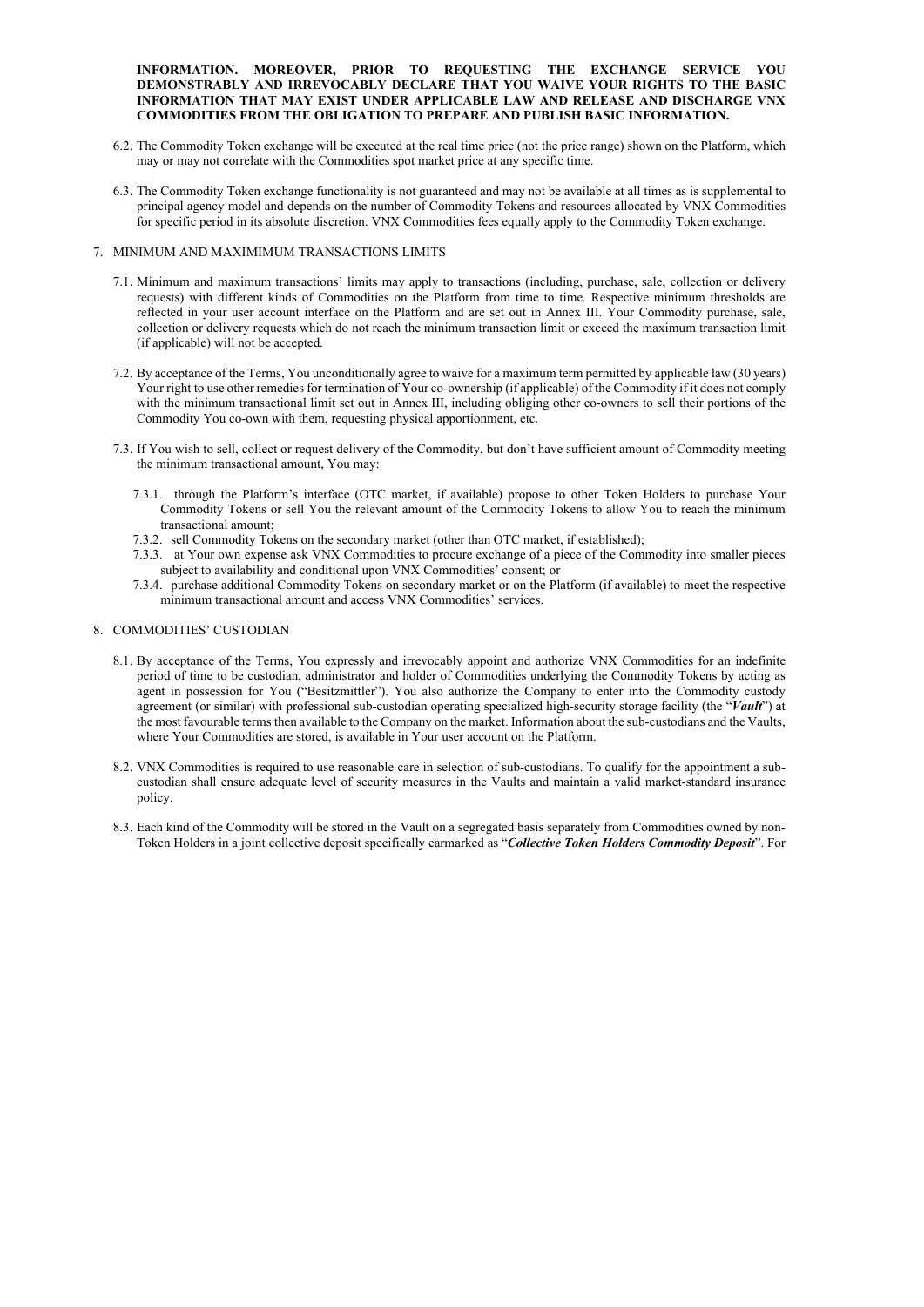each type of Commodity there will be separate deposit (e.g. Collective Token Holders Commodity Deposit for gold, Collective Token Holders Commodity Deposit for silver, etc.).

- 8.4. You will own a specific numbered piece or pieces of the Commodity which is stored in the Collective Token Holders Commodity Deposit corresponding to the quantity of the Commodity Tokens You hold. If Token Holder owns one physically indivisible specific numbered piece of the Commodity, such Token Holder is legally treated as the sole owner of such piece of the Commodity. If several Token Holders own same physically indivisible piece of a specific Commodity (e.g. portions of one gold bullion of 1 kg) they are legally treated as co-owners of such Commodity.
- 8.5. The Token Holders acknowledge and agree that in case of a request to deliver or collect the Commodities represented by the Commodity Tokens they will receive equivalent Commodity of the same category of the same quality/purity and quantity but not the one that was initially allocated to them (e.g. in case of gold the Token Holder will receive gold bar with serial number that differs from the number of the initially allocated gold bar) and expressly consent to and authorize VNX Commodities to exchange, mix or reallocate Commodities of the same kind in the Collective Token Holders Commodity Deposit for certain kinds of Commodity (e.g. gold with gold, silver with silver, etc.) at its own discretion from time to time without notice to the Token Holders in accordance with section 8.6. Any changes and up to date information will be recorded in the Commodities Entitlements Register (see section 11 for more details).
- 8.6. In case a Token Holder (for purposes of this clause "Exiting Token Holder") instructs VNX Commodities to sell or deliver the Commodity, subject to compliance with minimum and maximum transaction limits as stipulated by section 7 of the Terms, and Commodity Tokens according to the record in the Commodities Entitlements Register represent ownership in different indivisible pieces of Commodities, all Token Holders irrevocably and expressly consent to and authorize VNX Commodities at its own discretion, to arrange, so far as practicably possible, exchange, mix or reallocation of the Commodities of the same kind in order to allocate one separate indivisible specific piece of the Commodity that can be sold or delivered in accordance with the Exiting Token Holder's Instruction. Notwithstanding such reallocation, Commodities' entitlements of other Token Holders with respect to weight, quantity, quality and other characteristics, except for identification numbers and producer's name, shall remain unaffected.
- 8.7. To discharge its obligations, notwithstanding other provisions of the Terms, VNX Commodities is authorized, instructed and entitled by the Token Holders to:
	- 8.7.1. add more Commodity to the Collective Token Holders Commodity Deposit at the request of new or existing Token Holders;
	- 8.7.2. remove Commodity from the Collective Token Holders Commodity Deposit to procure sale of the Commodity pursuant to the Commodity sale request (including break down of the Commodity piece into smaller pieces at the Token Holder's request) or its delivery to the Token Holder pursuant to the Commodity delivery request and cancel (burn) the corresponding quantity of the Commodity Tokens;
	- 8.7.3. procure transfer of the Commodity to VNX Commodities's deposit in a quantity corresponding to number of the Commodity Tokens received by VNX Commodities as payment of applicable fees by the Token Holders; and
	- 8.7.4. perform other tasks arising out of or in connection with performance of the Services hereunder.

9.1. Your crypto assets, including cryptocurrencies (such as Bitcoin, Ether, etc.), Commodity Tokens and VNXLU<sup>1</sup> (hereinafter jointly referred as "Digital Assets") stored on the Platform are segregated from the Company's own assets. You can check the relevant balances in Your user account on the Platform.

#### 9. DIGITAL ASSETS STORAGE

<sup>&</sup>lt;sup>1</sup> VNXLU means the utility token issued by VNX S.A. (a public limited liability company (société anonyme) incorporated under the laws of the Grand Duchy of Luxembourg, with registered office at 4, Rue Jean Engling, 1466, Luxembourg, Grand Duchy of Luxembourg and registered with the Luxembourg Register of Trade and Companies under number B228646).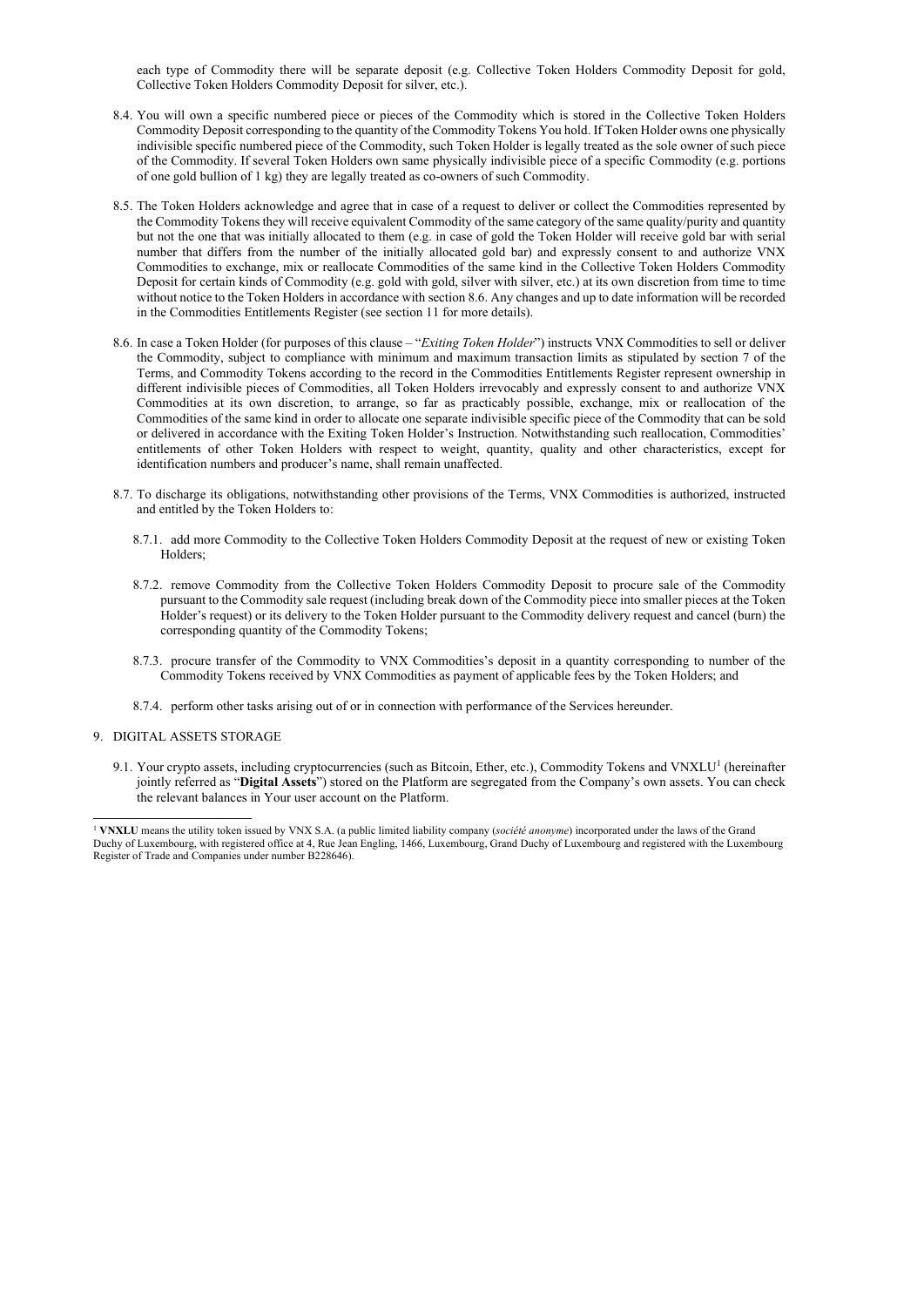- 9.2. Cryptocurrencies that You transfer to the Platform are kept in the collective customers' crypto wallet, which is an on-chain omnibus (collective) wallet opened on the Ethereum or Bitcoin blockchain on a non-segregated basis but separately from the Company's own funds. Cryptocurrencies can be withdrawn at Your request only via interface of the Platform in an automated manner.
- 9.3. Your Commodity Tokens are kept in the collective customers' Commodity Tokens wallet, which is an on-chain omnibus (collective) wallets opened on the respective blockchains on a non-segregated basis but separately from the Company's own funds. Commodity Tokens can be withdrawn to an external wallet at Your request only via an interface of the Platform in an automated manner.
- 9.4. VNXLU that You transfer to the Platform are kept in the collective customers' VNXLU wallet, which is an on-chain omnibus (collective) wallet opened on the Ethereum blockchain on a non-segregated basis but separately from the Company's own funds. VNXLU (if any) can be withdrawn at Your request only via interface of the Platform in an automated manner.
- 9.5. VNX Commodities hereby confirms that the Digital Assets do not constitute assets on VNX Commodities' balance sheet and that the Digital Assets can be identified at any time in the Platform database. You remain the owner of the Digital Assets, but You can no longer dispose of the Digital Assets other than through the Platform interface. If You want to dispose of the Digital Assets You shall submit an instruction through the Platform interface as set out in section 5 hereof. VNX Commodities reserves the right to block the instruction if there are compelling reasons to do so (such as suspected fraud or violation of mandatory regulations).
- 9.6. You hereby expressly acknowledge Your understanding and consent that You are not entitled to the "TT key" (as defined in the TVTG) in relation to the Digital Assets You transfer to the Platform. Such TT Keys are stored in an encrypted form in the Platform. Operations with Digital Assets transferred to the Platform are possible only via the Platform interface. VNX Commodities does not have access to the TT Keys to the Digital Assets,
- 9.7. By acceptance of the Terms You expressly and irrevocably appoint and authorize VNX Commodities to be: (a) Your "TT Token Depositary" and "TT Key Depositary" (as in each case defined in the TVTG) and safeguard Digital Assets as well as private blockchain keys (TT Keys) for such Digital Assets in Your name in case they are transferred to the wallet controlled by VNX Commodities in accordance with the Terms or under the applicable law (e.g. according to the court order).

#### 10. TRANSFERS OF THE COMMODITY TOKENS

- 10.1. The Token Holder may freely transfer a Commodity Token on the blockchain (initially Ethereum), either to another Platform wallet or to a wallet supporting the relevant blockchain off the Platform.
- 10.2. The rights and obligations as stated in the Terms are inseparably linked to the ownership of the Commodity Token and are equally transferred, together with the ownership rights in the Commodity from one Token Holder to another together with every transfer of the Commodity Token. The Terms are therefore binding on all Token Holders who acquire the Commodity Token.
- 10.3. The Token Holder, who has the right of disposal over the Commodity Token, is the only lawful owner of the respective Commodity (subject to the transfer of title according to 10.4), no other person may claim sale, collection or delivery of the Commodity or otherwise transact with VNX Commodities with respect to the Commodity.
- 10.4. Due to the fact the Commodity Tokens have been created in Liechtenstein, the TVTG is applicable to the transfer of title on the Commodity, which is represented by the Commodity Token, as follows:
	- 10.4.1.The transfer of title of the Commodity Token requires the transfer of the right of disposal ("Verfügungsberechtigung") of the Commodity Token by transferring the Commodity Token from the trusted technologies identifier of the seller to that of the buyer.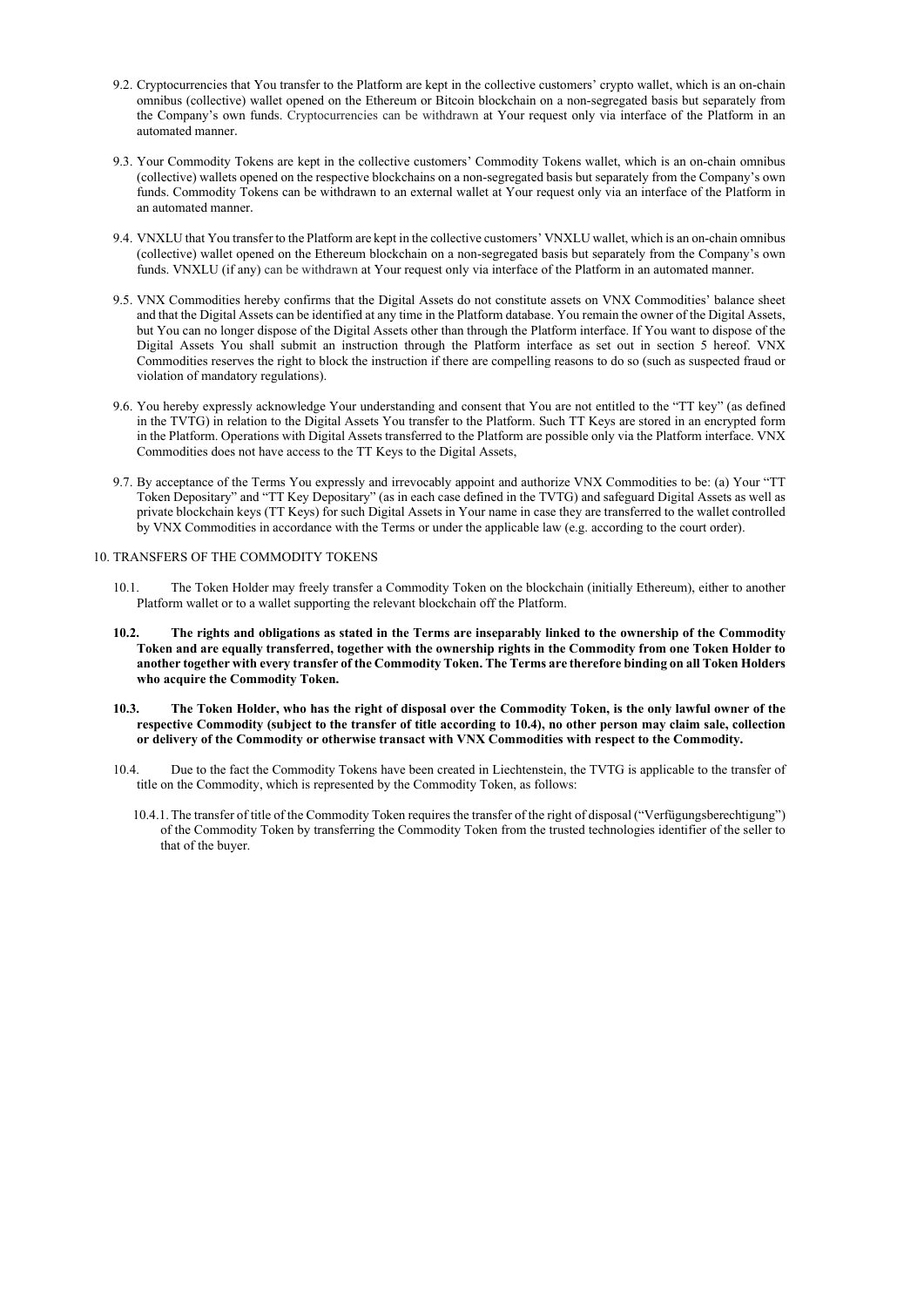- 10.4.2. Simultaneously, the seller and the buyer agree to transfer the ownership of the Commodity and at the same time agree that the seller transfers his independent indirect possession (mittelbaren Besitz) to the buyer, which the buyer accepts (Verfügungsgeschäft). Therefore, VNX Commodities holds the transferred Commodity after the transfer to the buyer acting as the agent in possession ("Besitzmittler"). The seller shall inform VNX Commodities accordingly.
- 10.5. Simultaneously, this transfer of the Commodity Tokens from one wallet to another and of the ownership of the Commodity will be entered in the Commodity Entitlements Register.
- 10.6. No consent of VNX Commodities is required for the Commodity Token transfers. However, the Token Holder must notify and disclose to VNX Commodities details of the recipient (email and name) in case of the Commodity Token transfer, such new recipient (if not known to VNX Commodities) will receive email notification from VNX Commodities with the invitation to register a user account on the Platform. If the Token Holder fails to notify VNX Commodities details of new recipient and new recipient of the Commodity Token fails to open a user account on the Platform and comply with eligibility requirements as stipulated in section 1 "Eligibility to use the Platform", VNX Commodities as custodian won't be able to update the information on the Commodity/Commodity Token owner and at the same time such new Token Holder won't be able to submit the Commodity sale, collection or delivery requests through the Platform or use other Services of VNX Commodities.
- 10.7. Any new Token Holder will be able to interact with VNX Commodities/the Platform, according to the Terms, subject to:
	- 10.7.1. opening a user account on the Platform and complying with eligibility requirements as stipulated in section 1 "Eligibility to use the Platform";
	- 10.7.2. transferring the Commodity Token to the Platform personal wallet.

Only in this case VNX Commodities will be able to update information on the Token Holder unless it is contrary to applicable law or would otherwise expose us to legal liability.

10.8. VNX Commodities will assume no liability whatsoever to the new Token Holder unless: (a) it was provided with reliable and sufficient data on new Token Holder pursuant to section 10.6 above; and (b) the new Token Holder registers/opens user account on the Platform.

#### 11. COMMODITY ENTITLEMENTS REGISTER

- 11.1. Due to the legal nature of the Commodity Token, namely, its representation of ownership in an individualized asset, VNX Commodities will maintain a register of Commodity entitlements that correspond to specific wallets (the "Commodity" Entitlements Register").
- 11.2. Any data and/or information submitted to VNX Commodities for or in relation to the Commodity Entitlement Register by You will be processed by VNX on an "as is" basis. VNX Commodities will not review such data or information as to whether it is true, accurate, not misleading, authentic and up-to-date. In submitting data and/or information, You confirm and represent to VNX Commodities that the provided data/information is true, accurate, not misleading, authentic and upto-date, and You agree to regularly update the provided information (if necessary). VNX Commodities shall not be liable or responsible for the submitted data and/or information.
- 11.3. The Commodity Entitlements Register reflects the ownership of the Commodity. The ownership of the Commodity will be transferred according to section 10.4.
- 11.4. The Token Holders may get access to information from the Commodity Entitlements Register either from their user account on the Platform (if the Commodity Tokens are held on the Platform wallet) or on the website: www.vnx.li by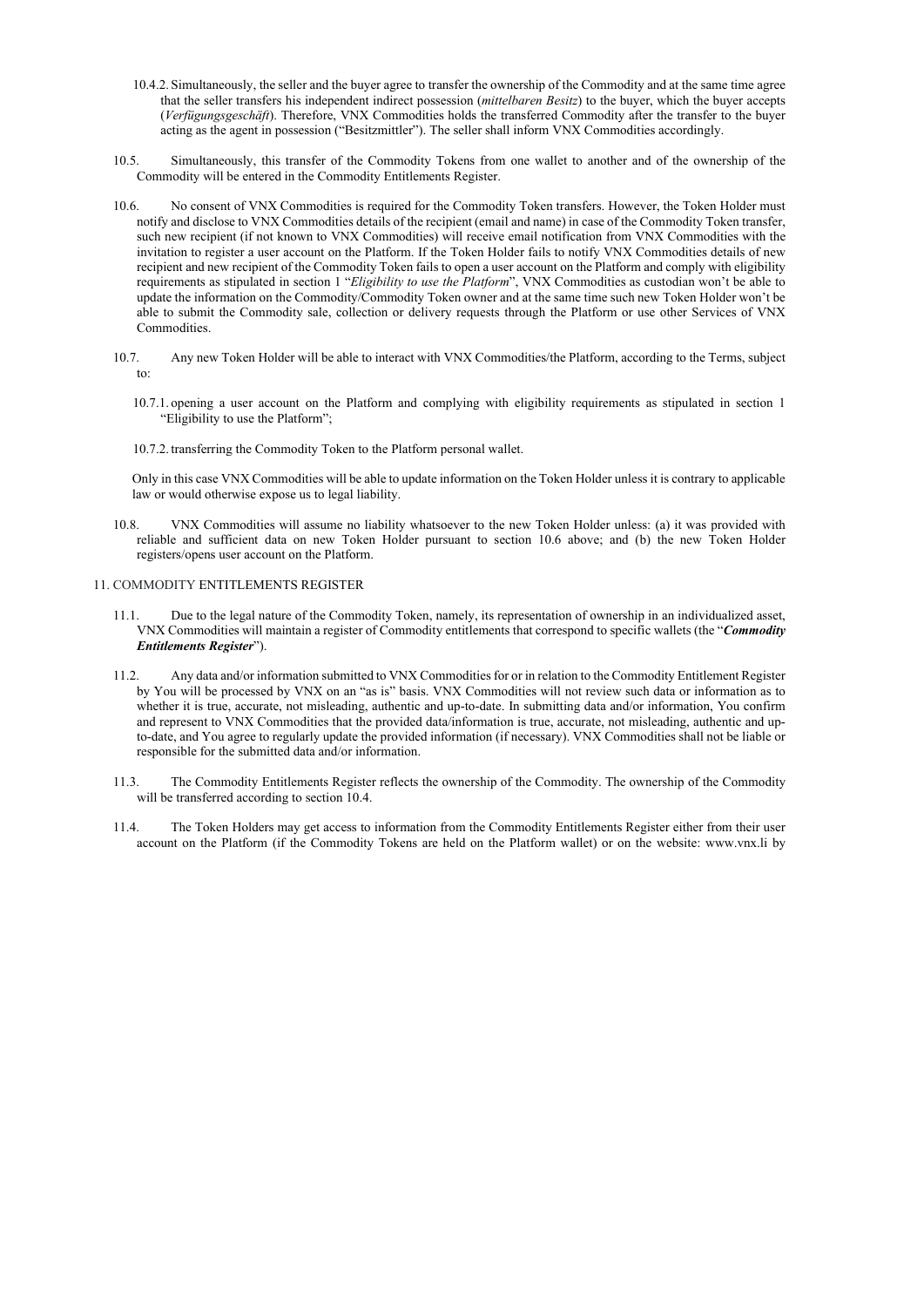inserting unique Ethereum address of the relevant Token Holders' wallet. In case of co-ownership of the specific piece of the Commodity the Commodity Entitlements Register will reflect the relevant proportionate ownership in that piece.

#### 12. HOURS OF OPERATIONS

- 12.1. Transactions with the Commodities on the Platform, including purchase requests, sale request, collection or delivery requests as well as funds' conversion operations may be performed within working hours of VNX Commodities, Commodities dealers, financial institutions, the Vaults and other partners (the "Operation Hours"). Operation Hours may be found on our official website. During non-Operation Hours certain functions of the Platform may be disabled.
- 12.2. Operations with blockchain based products, including transfers of the Commodity Tokens, transfers of cryptocurrencies, can be performed 24/7 except for possible Platform maintenance times.

### 13. PAYMENTS AND CONVERSIONS

- 13.1. The funds on Your Platform Account can be used exclusively for the Services, in particular the purchase of the Commodities, and/or the payment of the fees in accordance with the Terms.
- 13.2. If You transfer VNXLUs on the Platform they can be used for payment of VNX Commodities fees arising out of and in connection with the purchase/sale of the Commodities in accordance with the Terms.
- 13.3. You may also instruct VNX Commodities to procure conversion of VNX Credit into cryptocurrencies and vice versa and/or to procure conversion of cryptocurrencies into fiat currencies to perform payments for the Commodities and/or for VNX Commodities' fees.
- 13.4. Unless, Commodity dealers agree to accept cryptocurrencies, for purposes of the Commodities purchase transactions, the payments will need to be processed in fiat currencies (EUR, etc.), crypto funds will have to be converted into fiat currency prior to payment for the Commodity. Therefore, if You transfer crypto funds to the Platform and subsequently submit Commodity purchase request, you automatically instruct VNX Commodities to procure conversion of the relevant amount of Your crypto funds into fiat currency to be used for the Commodity purchase. Your instruction will be fulfilled in the following manner:
	- 13.4.1. the exchange will be made in an automated manner via external crypto-conversion services' provider;
	- 13.4.2. You will be required to confirm the proposed exchange rate that will be shown in Your user account on the Platform for Your exchange operation.
	- 13.4.3. upon Your confirmation of the exchange operation, the received fiat funds will be used to purchase the Commodity in accordance with Your Commodity purchase request. The Platform does not allow any other usage of such funds.

Same procedure applies to conversion of fiat Commodity sale proceeds into crypto funds.

13.5. If you have unpaid fees or other indebtedness to us, we reserve the right to set off the full amount of Your indebtedness or part thereof from Your funds held with VNX Commodities in any currency (fiat and/or crypto) and VNXLUs (if any).

#### 14. MANDATORY COMMODITY TOKEN CANCELLATION

Upon receipt of a court judgement or other enforcement order issued by an authorized law enforcement body in relation to a Token Holder, VNX Commodities will be under obligation to execute it. Depending on instructions of the law enforcement body enforcement may be in the form of blocking the relevant Commodity Tokens, transfer of the Commodity Tokens to the on-the-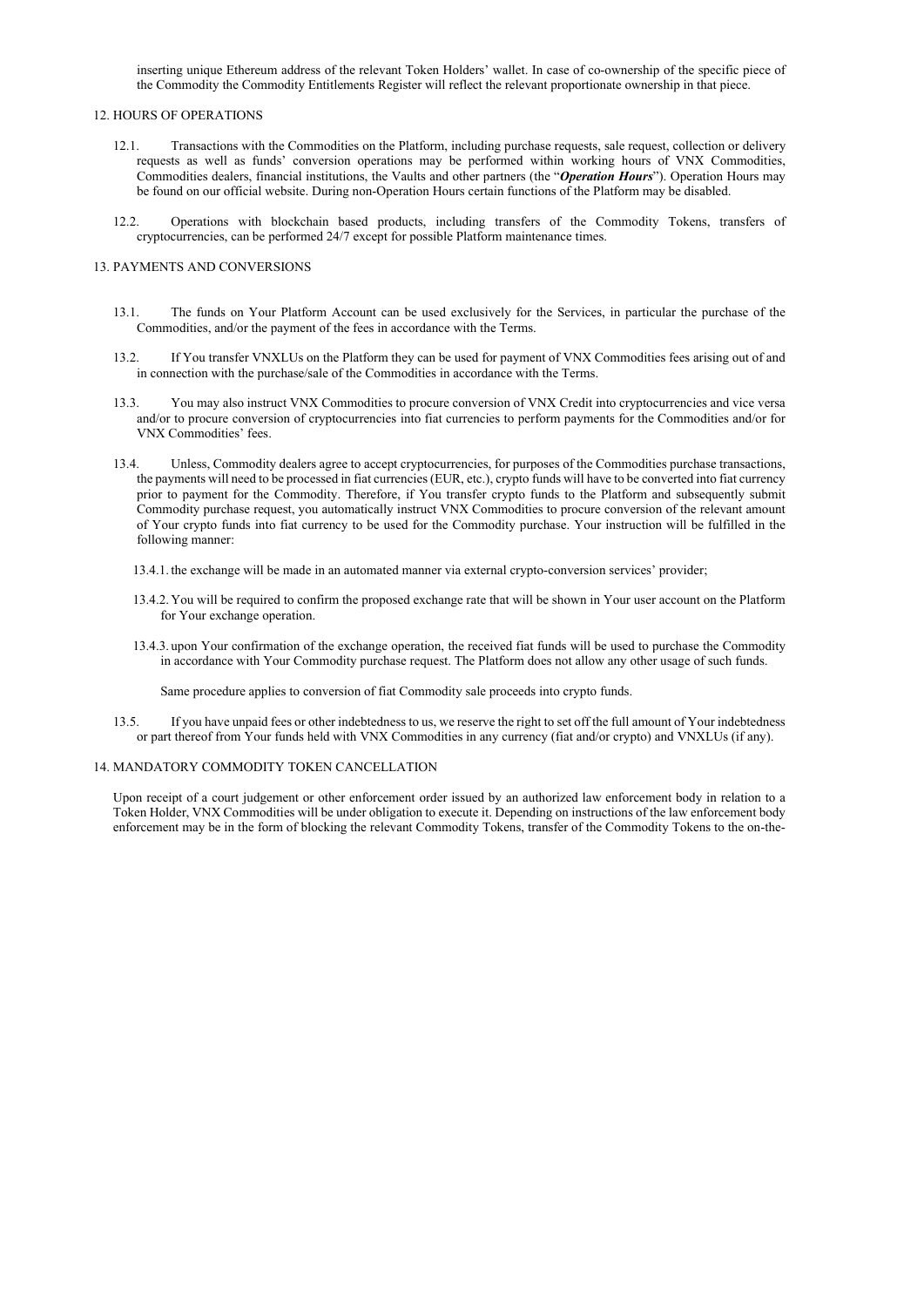Platform custodial wallet controlled by VNX Commodities, cancellation of the Commodity Tokens or sale of the underlying Commodity and transfer of the sale proceeds as directed by the law enforcement body, etc.

15. FEES

- 15.1. Please refer to our fee schedule in Annex II of the Terms for current fee information. This fee schedule is subject to change at any time. Any changes in the fee schedule as well as the effective date will be notified to You via the Platform as well as posted on our website at least one (1) month in advance of the effective date of the relevant change. If You do not agree with the updated fee schedule (if any) You shall cease Your operations with VNX Commodities and close Your user account.
- 15.2. The specification of VNX Commodity's fees (if any) will also be available on the Platform each time You perform operations with us.
- 15.3. Commodity Tokens are generated on the blockchain protocol (initially Ethereum) and any transfer of the Commodity Tokens involves blockchain transaction fees (such as gas for Ethereum) that are deducted from the transfer amount and are charged by blockchain network. These fees do not relate to the fees payable to VNX Commodities.
- 15.4. If You hold VNXLU on the Platform, You can use them for payment of the relevant VNX Commodities' fees hereunder. Value of one VNXLU for this purpose shall be equal to its market value as shown on the Platform but in any event no less than EUR 0.25 per one VNXLU.

### 16. RANKING AND COLLATERALIZATION

- 16.1. In case of insolvency of VNX Commodities, the Token Holders' Commodity represented by the Commodity Tokens and held, administered and stored by VNX Commodities in its function as administrator and custodian does not form part of the bankrupt's estate. VNX Commodities may however, in case of insolvency, no longer be able to dispose of the Token Holders' Commodity but Token Holders may be requested to raise their claims for delivery of their Commodity against the trustee in bankruptcy.
- 16.2. The Collective Token Holders Commodity Deposit does not form part of the assets of VNX Commodities and the Collective Token Holders Commodity Deposit as well as ownership rights in the Commodity in such Collective Token Holders Commodity Deposit do therefore remain intact irrelevant of an eventual liquidation, dissolution or insolvency of VNX Commodities in its capacity as custodian of the Collective Token Holders Commodity Deposit.

In case of liquidation, dissolution or insolvency of VNX Commodities, unless otherwise was agreed upon between the Parties, VNX Commodities is authorized and obliged to appoint a successor for the management and custody of the Collective Token Holders Commodity Deposit which successor will be bound by the Terms.

#### 17. SUSPENSION AND TERMINATION

- 17.1. We may suspend or terminate Your user account and refuse to transact with You if:
	- 17.1.1. You have violated the Terms,
	- 17.1.2.We determine that You pose an unacceptable credit or fraud risk to us,
	- 17.1.3. You provide or have provided false, incomplete, inaccurate, or misleading information (including without limitation any registration information) or otherwise engage in fraudulent or illegal conduct;
	- 17.1.4.We have security concerns, or suspect unauthorized, criminal or fraudulent behaviour.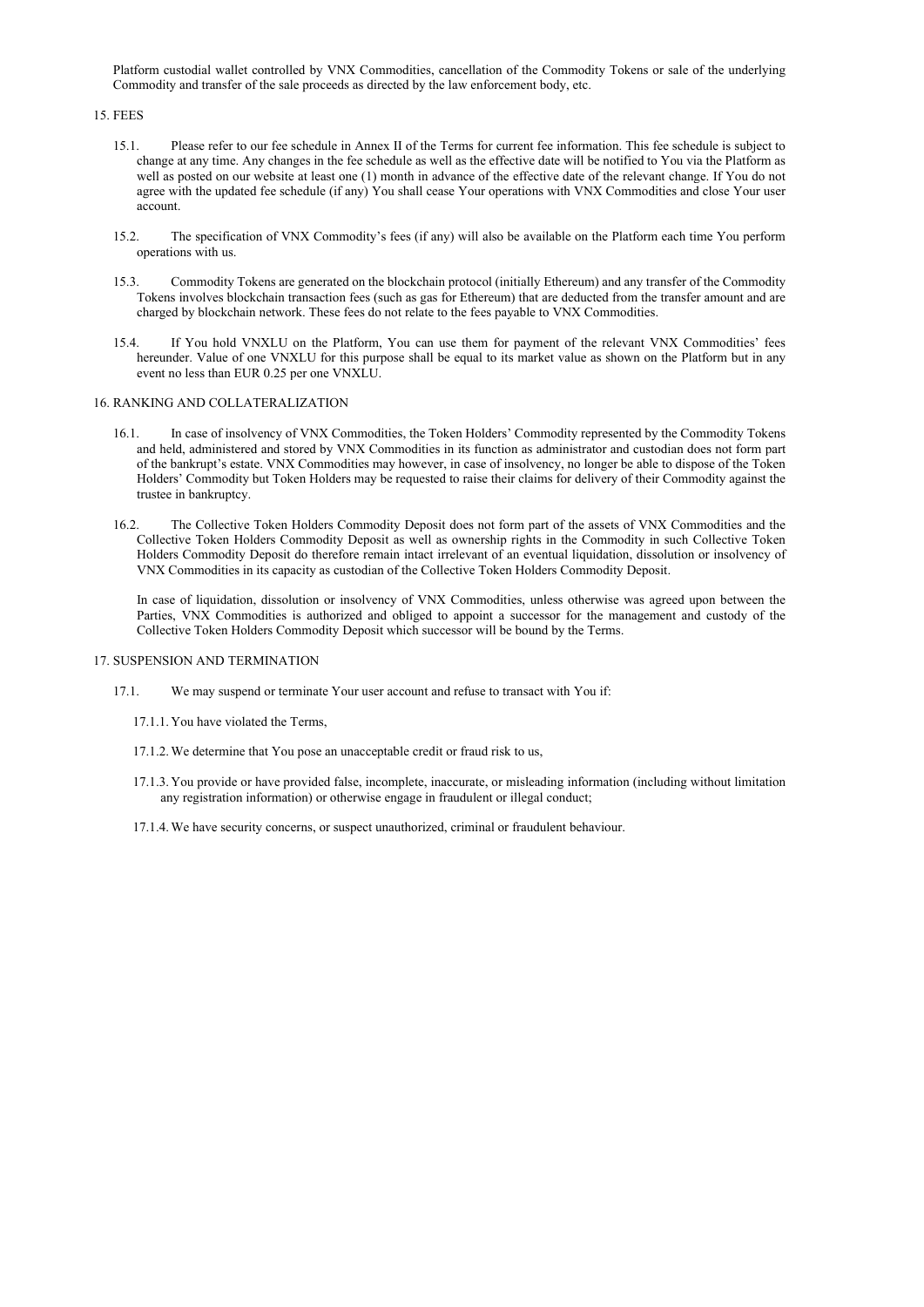17.2. In the event of discontinuation of the user account or other termination of Your right to access the services of VNX Commodities: (a) any amounts payable by You to VNX Commodities will immediately become due; (b) VNX Commodities may deactivate Your access and all related information without liability to You. VNX Commodities shall report the matter to an authorized body and then proceed in accordance with such authorized body's instructions in relation to the matter.

### 18. WITHDRAWALS, CANCELLATIONS, REJECTIONS

- 18.1. Upon purchase and allocation of the Commodity in accordance with Your Commodity purchase request, the Commodity Token will be generated and transferred to Your Platform wallet. Such delivery shall be deemed final. Unless otherwise required by the applicable laws, regulations or rules, after the delivery of the Commodity Tokens You shall not be entitled to any withdrawals (see below for details) or cancellations, or any refunds.
- 18.2. VNX Commodities reserves the right, in its sole and absolute discretion, to reject any person in registration on the Platform and in use of the Services, including purchase of the Commodity. In the event of any such rejection, You acknowledge and agree that:
	- 18.2.1. if Your payment has been received by VNX Commodities, VNX Commodities shall provide a refund in full, unless it has been used for purchase of the Commodity, without interest and net of all administrative and/or third party charges and/or other transaction fees (if any) that may be incurred in connection with such refund and which shall be borne by You;
	- 18.2.2.save for VNX Commodities' obligation to provide such refund, VNX Commodities shall have no obligations in any form or manner whatsoever to You in respect of such transaction; and
	- 18.2.3.save for Your right to receive such refund, You hereby waive all rights, claims and/or courses of action (present or future) under law or contract against VNX Commodities in connection with operations and transactions with VNX Commodities, and shall further hold harmless VNX Commodities from and against any and all losses, damages, taxes, liabilities and expenses that may be incurred by VNX Commodities in connection with or arising from operations and transactions with VNX Commodities.

## 19. REPRESENTATIONS AND WARRANTIES

- 19.1. The Commodity Token will be delivered to and accepted by You on an "as is" basis without warranties of any kind by VNX Commodities. VNX Commodities hereby expressly disclaims all implied warranties in relation to the Commodity Token and the delivery thereof.
- 19.2. By accepting the Terms and each time You transact with VNX Commodities, You represent and warrant to VNX Commodities as follows:
- You have a basic degree of understanding of the operation, functionality, usage, storage, transmission mechanisms and other material characteristics of cryptocurrencies, blockchain assets and tokens including the Commodity Token, blockchain-based software systems, cryptocurrency wallets or other related token storage mechanisms, blockchain technology and smart contract technology;
- the Terms constitute legal, valid and binding obligations on You, enforceable in accordance with the Terms;
- no consent, approval, order or authorization of, or registration, qualification, designation, declaration or filing with, any regulatory authority in any jurisdiction is required on Your part in connection with Your acquisition or possession of the Commodity Token, or where any approvals are required, such approvals have been obtained and remain valid and in full force and effect;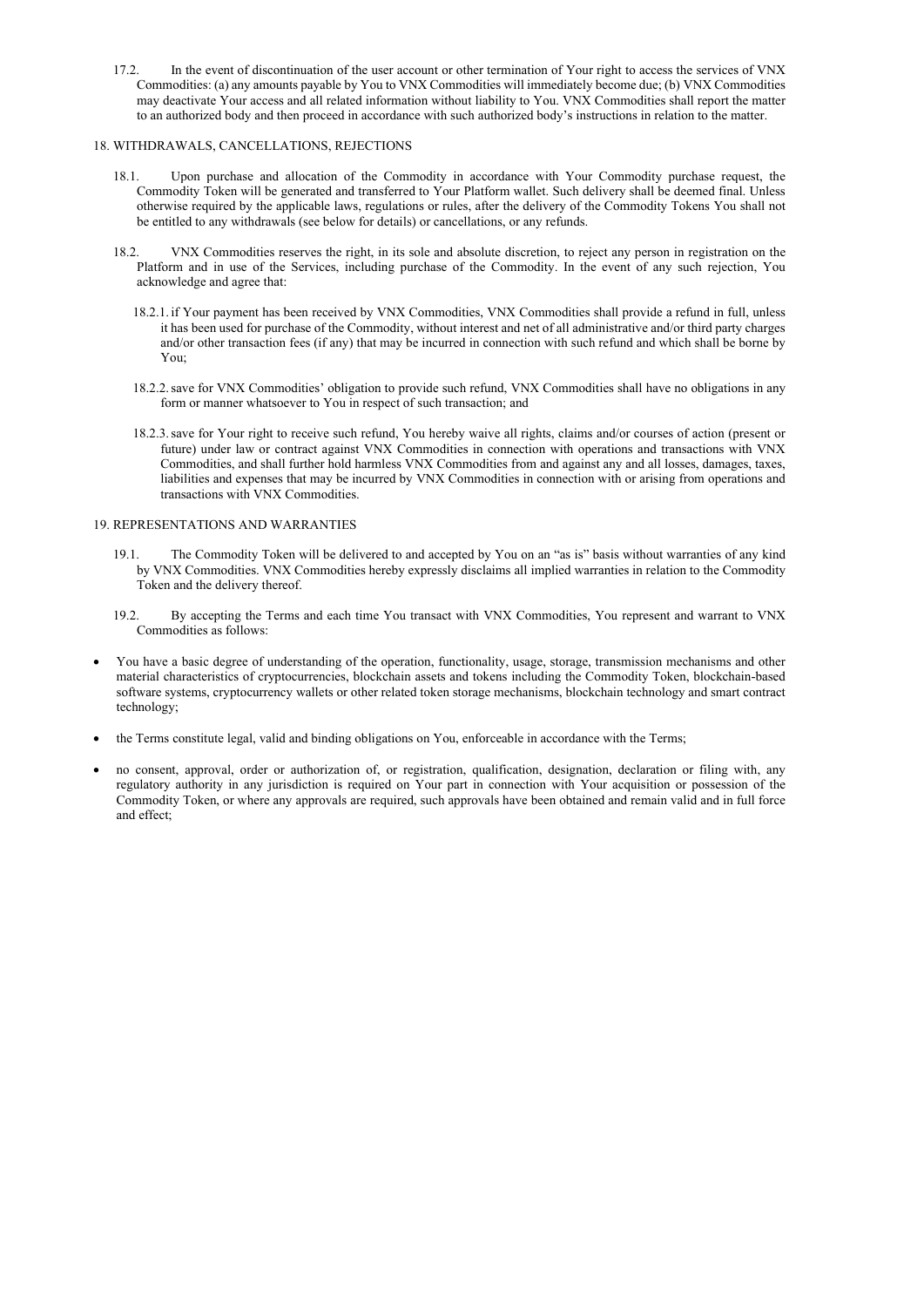- You have sufficient funds to fulfil Your obligations under the Terms, the funds to be used for payment for Your Commodities or used for purchase of the Commodity Tokens have not been obtained through any acts in connection with money laundering, terrorism financing or any other acts in breach or contravention of any applicable law, regulation or rule;
- the Commodity Token to be delivered to and received by You will not be used for any purpose in connection with money laundering, terrorism financing, price manipulation or any other acts in breach or contravention of any applicable law or regulation;
- Commodities and the Commodity Tokens involve risks, which You have read, understood and have agreed to accept, which without limitation include the risks that are described in Annex I (RISK FACTORS);
- all of the above representations and warranties are true, complete, accurate and non-misleading from the time of Your acceptance of the Terms until Your disposal/cancellation of the Commodity Token.

YOU NOTE THAT THE LIECHTENSTEIN CONSUMER PROTECTION LAW OF LIECHTENSTEIN (KSCHG) STIPULATES IN ITS ARTICLE 4 THAT A CONSUMER HAS THE RIGHT TO WITHDRAW FROM AN AGREEMENT WITH A COMPANY WITHOUT GIVING REASONS WITHIN FOURTEEN (14) DAYS, BEGINNING THE DAY AFTER THEIR ACCEPTING THE AGREEMENT, IF THE CONSUMER'S CONTRACTUAL DECLARATION WAS NOT MADE IN ROOMS USED BY THE COMPANY FOR BUSINESS PURPOSES.

20. WITHDRAWAL FROM THE AGREEMENT

### GENERAL

YOU NOTE THAT, PURSUANT TO ART 12 OF THE LIECHTENSTEIN DISTANCE SELLING ACT (FAGG), YOU, IF QUALIFYING AS A CONSUMER IN THE MEANING OF ART 1 OF THE LIECHTENSTEIN CONSUMER PROTECTION ACT (KSCHG), HAVE THE RIGHT TO WITHDRAW FROM THIS AGREEMENT WITHIN 14 DAYS AFTER CONCLUSION WITHOUT GIVING REASONS.

THE RIGHT TO WITHDRAWAL FROM THE TERMS PURSUANT TO THE KSCHG IS INTER ALIA NOT APPLICABLE TO YOU AS A CONSUMER IF: (I) YOU HAVE INITIATED THE BUSINESS RELATIONSHIP WITH VNX COMMODITIES FOR THE PURPOSE OF CONCLUDING THE TERMS (ART. 4 PARA. 3 LIT. A KSCHG); (II) THE CONCLUSION OF THE TERMS WAS NOT PRECEDED BY DISCUSSIONS BETWEEN THE PARTIES OR THEIR AGENTS (ART 4 PARA. 3 LIT. B KSCHG); (III) THE TERMS ARE SUBJECT TO THE LIECHTENSTEIN DISTANCE SELLING ACT (FAGG) (ART 4 PARA. 3 LIT. D KSCHG).

YOU NOTE THAT YOU HAVE NO RIGHT TO WITHDRAW FROM ANY SERVICE STIPULATED IN THESE TERMS PURSUANT TO THE KSCHG, BECAUSE THE DISTANCE SELLING ACT (FAGG) IS APPLICABLE.

THIS AGREEMENT IS DEEMED CONCLUDED UPON YOUR ACCEPTANCE OF THE TERMS BY TICKING IN THE RELEVANT BOX IN THE PROCCESS OF THE USER ACCOUNT OPENING ON THE PLATFORM.

#### VNX CREDIT

YOU MAY WITHDRAW FROM THE PURCHASE OF THE VNX CREDITS WITHOUT A CAUSE WITHIN FOURTEEN (14) DAYS OF YOUR ACCEEDING TO THE TERMS (THE "WITHDRAWAL PERIOD"). TO WITHDRAW FROM THE SERVICES, YOU SHALL WITHIN THE WITHDRAWAL PERIOD SERVE VNX COMMODITIES WITH THE WITHDRAWAL NOTICE IN WRITING BY REGULAR POST, CURRIER, FAX OR E-MAIL. YOU MAY USE THE ENCLOSED WITHDRAWAL FORM (ANNEX IV). YOU BEAR THE BURDEN OF PROOF THAT THE WITHDRAWAL NOTICE HAS BEEN SERVED IN TIME. WITHDRAWAL WITHIN THE WITHDRAWAL PERIOD CAUSES BOTH PARTIES TO RETURN TO EACH OTHER THEIR RESPECTIVE CONSIDERATION, WHICH HAS BEEN EXCHANGED DURING THE TRANSACTION (E.G. VNX COMMODITIES SHALL RETURN YOUR FUNDS IN EXCHANGE FOR THE VNX CREDITS). WITHDRAWAL WOULD NOT BE POSSIBLE, IF YOU HAVE ALREADY SPENT THE VNX CREDITS TO GET THE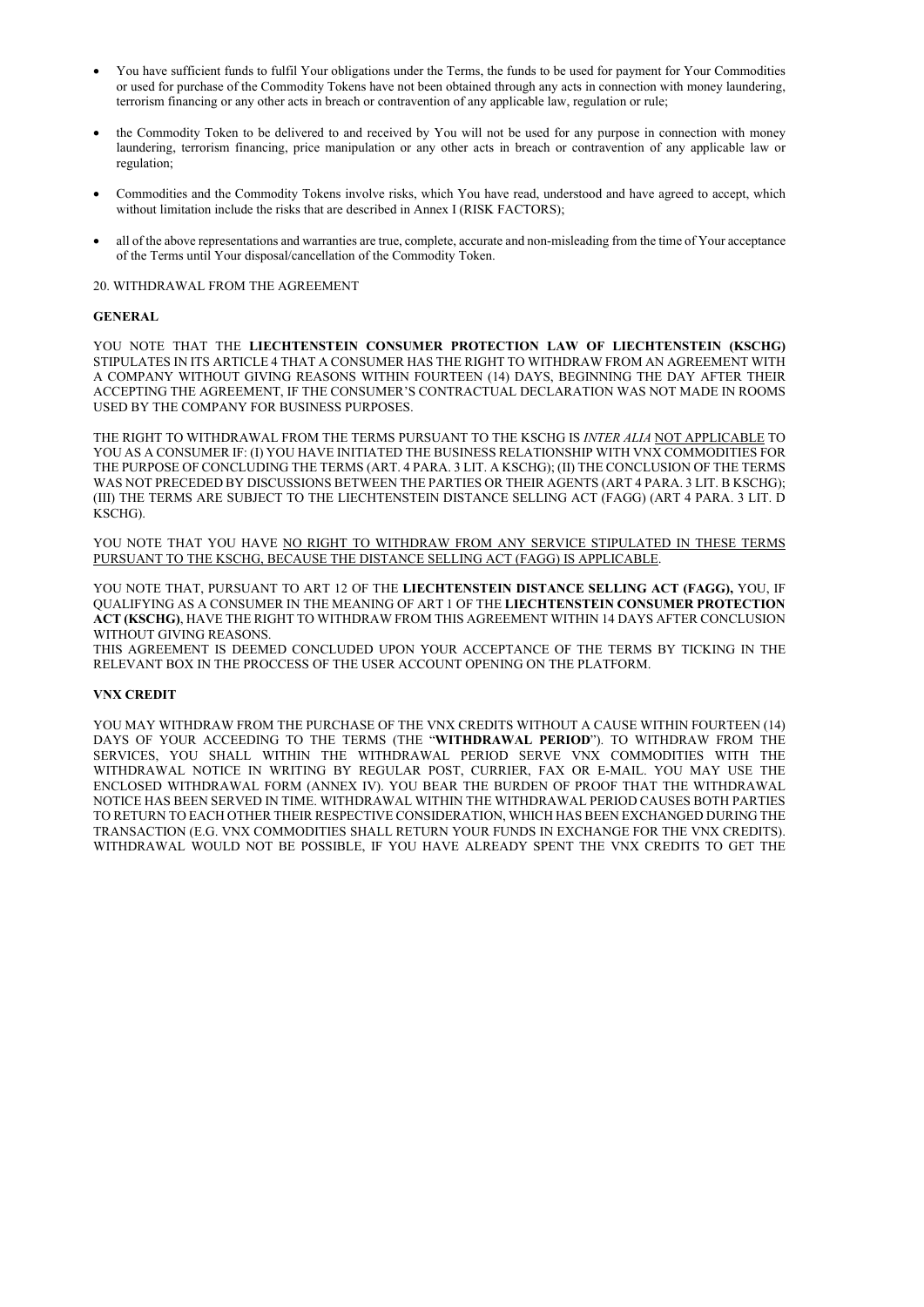## SERVICES HEREUNDER. IF YOU HAVE SPENT THE VNX CREDITS PARTIALLY, THEN WITHIN THE WITHDTRAWAL PERIOD YOU MAY CLAIM RETURN OF YOUR FUNDS PRO RATA TO UNSPENT VNX CREDITS.

## OTHER SERVICES

THE RIGHT TO WITHDRAW PURSUANT TO THE FAGG DOES NOT APPLY TO THE DELIVERY OF DIGITAL CONTENT NOT STORED ON A PHYSICAL MEDIUM (i.e. TOKENS) IF THE ENTREPRENEUR - WITH THE EXPRESS CONSENT OF THE CONSUMER, WHO IS INFORMED THAT SUCH CONSENT LEADS TO THE LOSS OF THE RIGHT OF WITHDRAWAL - IMMEDIATELY DELIVERS THE TOKEN BEFORE EXPIRY OF THE WITHDRAWAL PERIOD.

#### THE TOKEN HOLDER HEREBY DECLARES HIS EXPRESS CONSENT THAT VNX COMMODITIES SHALL IMMEDIATELY PERFORM THIS AGREEMENT AND MUST NOT SUSPEND PERFORMANCE (i.e. DELIVERY OF THE COMMODITY TOKEN) UNTIL THE EXPIRATION OF THE PERIOD WITHIN WHICH TOKEN HOLDER HAS THE RIGHT TO WITHDRAW FROM THE AGREEMENT.

#### THE TOKEN HOLDER HEREBY EXPRESSLY WAIVES THE RIGHT TO WITHDRAW FROM THIS AGREEMENT WITHIN 14 DAYS AFTER CONCLUSION OF THIS AGREEMENT.

#### 21. ASSUMPTION OF RISKS

Your acceptance of the Terms shall be deemed to be an agreement by You to assume, wholly and unconditionally, all risks (including direct, indirect or ancillary risks) associated with the purchase of Commodities and operations with Commodity Tokens which are set out in ANNEX I "RISK FACTORS".

#### 22. NOTICES

You acknowledge that as far as not prohibited by law and/or regulations, VNX Commodities may provide notice or other information to You by posting it on the Platform (including posting of information which may be accessed only by the relevant users by logging into the relevant user account), emailing it to the email address indicated in the user account of the relevant user, or mailing it to the street address listed in Your user account, calling by phone, or sending a "text" / SMS message. You must have internet access and an e-mail account to receive communications and information from VNX Commodities. Such notices shall be deemed to be received at the time they are posted to the Platform or emailed to You. If the notice is sent by mail, it shall be deemed to be delivered on the third business day from the mailing date. VNX Commodities reserves the right to close a user account if You withdraw the consent to receive electronic communications. VNX Commodities assumes no liability for any damages or detriments resulting from delayed or unviewed correspondence (documents) in Your email inbox or Your User account.

#### 23. DISCLAIMERS

To the maximum extent permitted by applicable laws, regulations and rules and except as expressly otherwise provided herein, VNX Commodities hereby expressly disclaims its liability and shall in no case be held liable by You or any person for:

- use of the Commodity Token for any purpose in connection with money laundering, terrorism financing or any other acts in breach or contravention of any applicable law, regulation or rule;
- withdrawals, cancellations, rejections as set out above in section 18;
- failure or delay in the delivery by VNX Commodities, and receipt by You, of the Commodity and/or the Commodity Token;
- failure, malfunction or breakdown of, or disruption to, the operation of the Platform or any tools, systems and websites relied upon by VNX Commodities due to occurrences of hacks, cyber-attacks, distributed denials of service, errors, vulnerabilities, defects, flaws in programming or source code or otherwise, regardless of when such failure, malfunction, breakdown, or disruption occurs;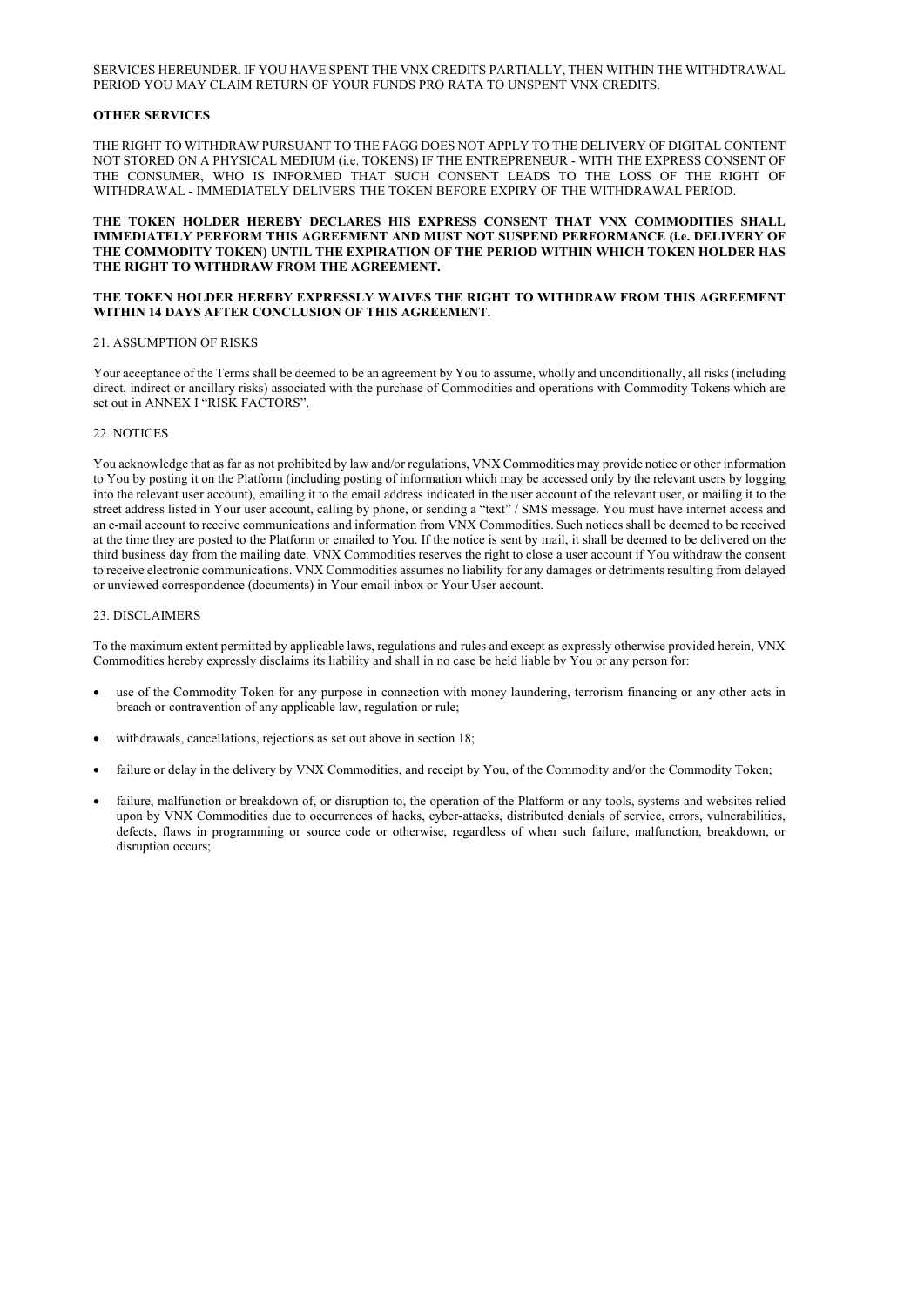- failure, malfunction or breakdown of, or disruption to, the operation of any blockchain, any blockchain-based software systems or any blockchain technology in connection with the operations of VNX Commodities;
- any virus, error, bug, flaw, defect or otherwise adversely affecting the operation, functionality, usage, storage, transmission mechanisms, transferability or tradability of the Commodity Token if and when the Commodity Token have been made available for trading on a cryptocurrency exchange, and other material characteristics of the Commodity Token;
- decreases or volatility in traded prices or trading volume of the Commodity Token;
- failure or unfitness of the Commodity Token for any specific purpose;
- failure to disclose information relating to the progress of the Commodity Token generation;
- loss or destruction of the private keys in relation to the off the Platform personal cryptocurrency wallets of the Token Holder;
- failure or delay in the availability of the Commodity Token for trading on a cryptocurrency exchange or any rejection of trading of the Commodity Token by a cryptocurrency exchange;
- any prohibition, restriction or regulation by any government or regulatory authority in any jurisdiction of the operation, functionality, usage, storage, transmission mechanisms, transferability or tradability or other material characteristics of the Commodity Token.

#### 24. LIMITATION OF LIABILITY AND INDEMNIFICATION

- 24.1. To the maximum extent permitted by the applicable laws, regulations and rules:
	- 24.1.1. VNX Commodities shall only be liable for actual damage suffered by the Token Holders in any form including without limitation in the form of damage/loss of the Commodity and/or Commodity Tokens and rights related thereto directly resulting from VNX Commodities' fraud or wilful misconduct. VNX Commodities' liability in any case shall be limited to the market value of the relevant Commodity and/or Commodity Tokens (as applicable) on the date of the relevant claim, to the extent not covered by applicable insurance policy;
	- 24.1.2. VNX Commodities shall not be held liable for any indirect, special, incidental, consequential or other losses of any kind, in tort, contract or otherwise (including but not limited to loss of revenue, income or profits, and loss of use or data), for any kind of damages in any form whatsoever;
	- 24.1.3. VNX Commodities shall not be liable for any damages or loss arising out of or in connection with the use or inability to use any data or information provided by You to VNX Commodities.
	- 24.1.4. You hereby agree to waive, to the extent legally possible, all rights to assert any claims under the applicable laws, regulations and rules and You hereby acknowledge and agree to make claims only based on the Terms.
- 24.2. Without limiting the foregoing and to the extent permitted by applicable laws, VNX Commodities shall only be liable in case of its malicious intent (B2B) and towards consumers (B2C) only in case of gross negligence or malicious intent for any type of damages in any form. In no event shall VNX Commodities be held liable for any direct or indirect or incidental or consequential damages or for damages of third parties.
- 24.3. To the maximum extent permitted by the applicable laws, regulations and rules, You shall indemnify, defend, and hold VNX Commodities and/or its subsidiaries, related companies, affiliates, directors, officers, employees, agents, successors, contractors and permitted assignees ("Indemnified Persons") harmless from and against any and all claims, damages, losses, suits, actions, demands, proceedings, expenses, and/or liabilities (including but not limited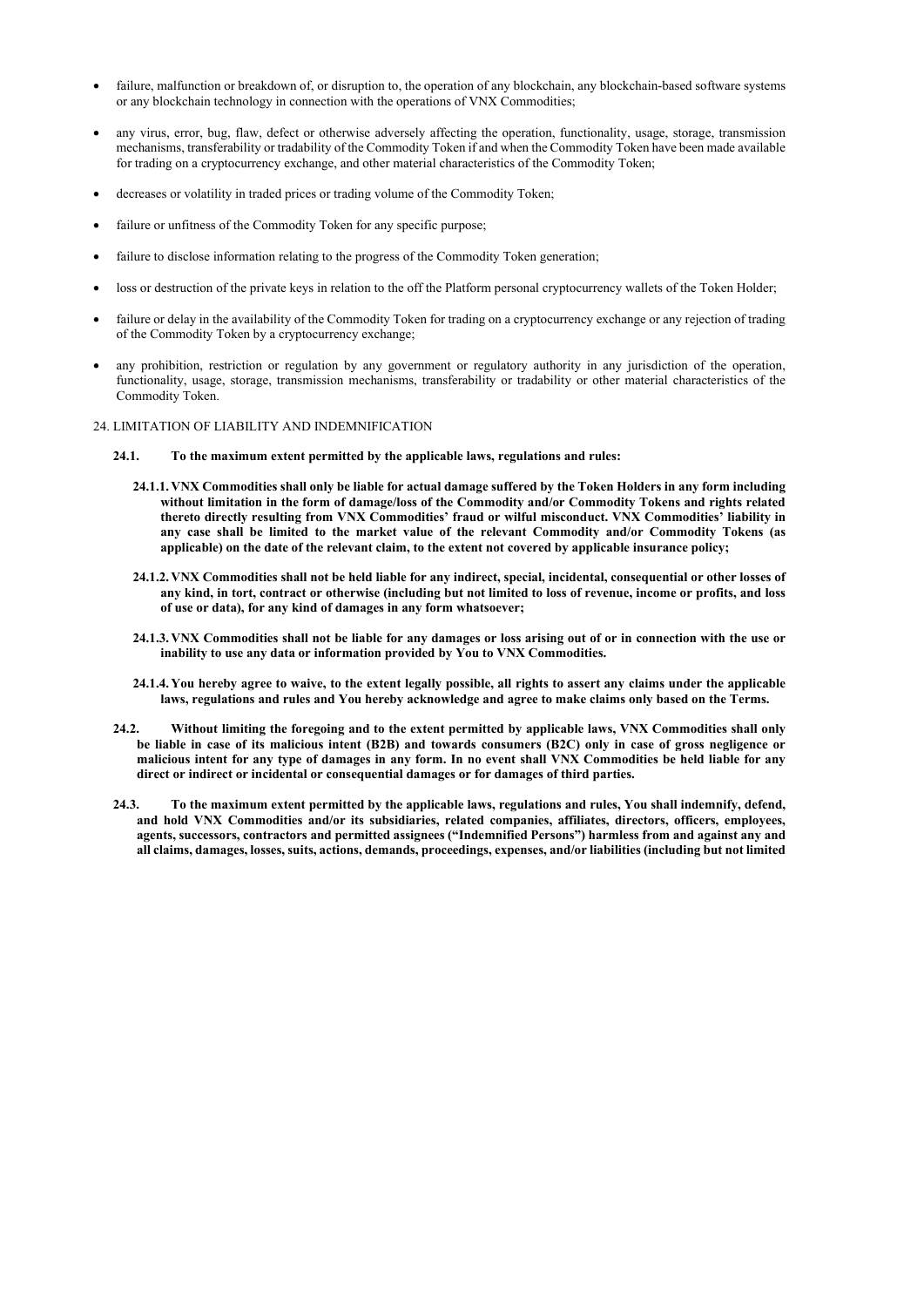to reasonable legal fees incurred and/or those necessary to successfully establish the right to indemnification) filed/incurred by any third party against any of the Indemnified Persons arising out of a breach of any warranty, representation, or obligation hereunder by You or caused by You.

#### 25. NO ASSIGNMENT

- 25.1. Subject to the Terms, only You and no other person shall have the right to any claim against VNX Commodities in connection with Your acquisition of the Commodity or operations with the Commodity Tokens.
- 25.2. Except the Commodity Token transfer, You shall not assign, trade or transfer, or attempt to assign, trade or transfer, Your rights. Any such attempt of assignment or transfer (excluding for the avoidance of doubt the Commodity Token transfer) transfer shall be invalid and have no legal effect.

#### 26. NO WAIVER

Any delay or failure by VNX Commodities to enforce the Terms or to assert any right(s), claim(s) or causes of action against You under the Terms shall not be construed as a waiver of the right of VNX Commodities to assert any right(s), claim(s) or causes of action against You.

#### 27. ENTIRE AGREEMENT

- 27.1. These Terms contain the entire agreement and the understanding between the Parties and supersede all prior agreements, understandings or arrangements (both oral and written).
- 27.2. VNX Commodities reserves the right to amend and adjust the Terms. Any such amendments will be announced on the website of VNX Commodities at www.vnx.li and on the Platform at least one (1) month in advance of the effective date of any such amendment. If You disagree with the amended Terms You will have two weeks from the date of announcement on the website and on the Platform to inform VNX Commodities about Your disagreement and request sale of Your Commodity or sell Your Commodity Tokens (if there are potential purchasers), withdraw Your funds and close Your user account on the Platform. Your inaction within the two weeks from the date of announcement on the website and on the Platform will be deemed as Your consent with the amended Terms.

#### 28. PRIVACY AND DATA PROTECTION

- 28.1. VNX Commodities informs that in accordance with Art 13 of the General Data Protection Regulation (Regulation 2016/679/EC, "GDPR") it will process Your personal data for the purpose of KYC processes based on the Liechtenstein Due Diligence Act as well as the Liechtenstein Due Diligence Ordinance.
- 28.2. This includes the following data: Name, address, date of birth, citizenship, and other data necessary for the assessment and investigation of Your identity. This data will be stored by VNX Commodities in accordance with the provisions of the Liechtenstein Due Diligence Act and the Due Diligence Ordinance and must not be processed for any other purposes.
- 28.3. You have a right to request information about the personal data that is processed. This information includes the purposes of processing, the categories of personal data, the categories of holders and the planned storage period.
- 28.4. You have a right for rectification, erasure, restriction of processing or objection and data transmission under the prerequisites of the corresponding provisions in the GDPR and in due consideration of the restrictions provided in the GDPR and the Liechtenstein Data Protection Act.
- 28.5. If You are of the opinion that the processing of Your personal data does not comply with applicable data protection regulations, You have the option to direct a complaint to the Liechtenstein data protection office.
- 28.6. For more details, please see the Privacy Policy document on the website.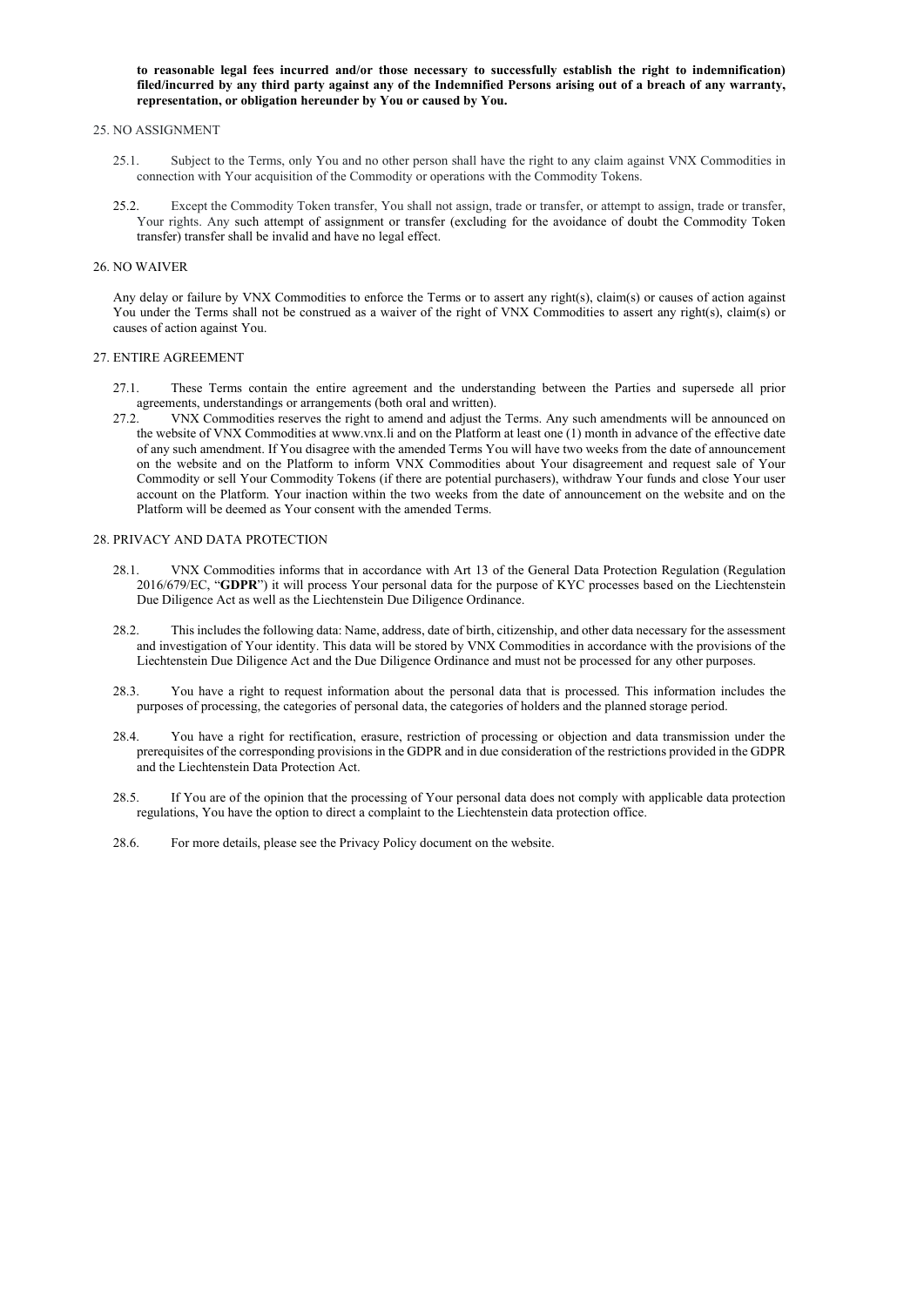### 29. TAXES

You are responsible for determining any and all taxes and duties, including without limitation, sales, use, transfer, value added, withholding, and other taxes and/or duties assessed, incurred, or required to be collected, paid, or withheld for any reason in connection with the transactions made with or with assistance of VNX Commodities, transactions with Commodities or Commodity Tokens, or otherwise in connection with any action, inaction, or omission by You or any affiliate of Yours, or any of Your or their respective employees, agents, contractors, or representatives, in connection with the said transactions. VNX Commodities is not obliged to determine whether taxes or duties apply and is not responsible for calculating, collecting, reporting, or remitting any taxes or duties to any authority arising from any transaction.

We will have no responsibility or liability for any failure or delay in performance of the Services, or loss or damage that You may incur, due to any circumstance or event beyond our control, including without limitation any flood, drought, heat, extraordinary weather conditions, earthquake, or other act of God, epidemic, fire, war, insurrection, riot, labor dispute, accident, action of any government or public institution, communications, power failure, or equipment or software malfunction.

#### 30. FORCE MAJEURE

### 31. GOVERNING LAW AND JURISDICTION

This Agreement shall be governed by, in all respects, including as to validity, interpretation and effect, and construed in accordance with the laws of Liechtenstein, without giving effect to any conflict of law rules or principles or the provisions of the UN Convention on Contracts for the International Sale of Goods that would cause the application of the laws of any other jurisdiction, to the extent such principles or rules are not mandatorily applicable by statute and would permit or require the application of the laws of another jurisdiction.

The courts of the Principality of Liechtenstein shall have exclusive jurisdiction for all matters related to this Agreement.

### 32. SEVERANCE AND PARTIAL INVALIDITY

If any portion of the Terms is held by a court of competent jurisdiction to be invalid or unenforceable, the remaining portions of the Terms will remain in full force and effect and, upon request, the court shall construe any invalid or unenforceable portions in a manner that most closely reflects the effect and intent of the original language. If such construction is not possible, the provision will be severed from the Terms and the rest of the Terms remain in full force and effect.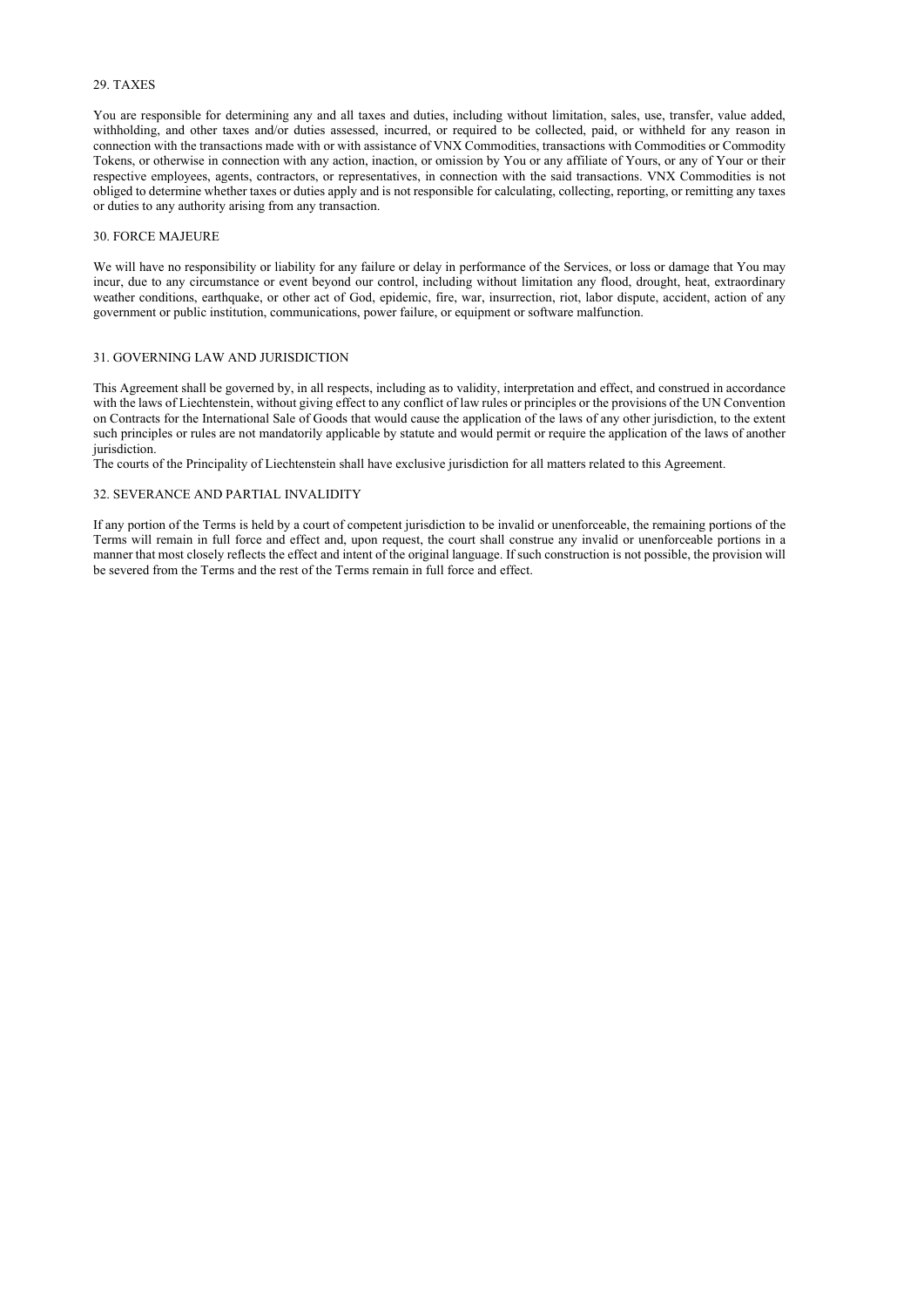## Annex I: Risks

These Terms govern Your transactions with the Commodities and the Commodity Tokens generated through smart contracts and blockchains. Every financial investment is subject to risks and its value is subject to operational and market-related fluctuations. This equally applies to the Commodities and Commodity Tokens.

Prior to use of the Platform and transacting with VNX Commodities You are required to carefully read the Terms including this Annex. The information provided in the Terms and in particular the information in this Annex "Risks", should be carefully reviewed and considered by any potential customer prior to purchase of the Commodity.

Transactions with Commodities and Commodity Tokens involve various risks; those risks which VNX Commodities deems specific and material for an informed investment decision are described in more detail in this Annex. The risk factors described below are not an exhaustive list or explanation of all the risks which You may face and should be used as guidance only. Additional risks and uncertainties relating to the various factors which without limitation may include Commodity Tokens, VNX Commodities' business and/or operations, the Platform, the blockchain technology and/or the underlying Commodity that are not currently known to VNX Commodities or that VNX Commodities currently deems immaterial, may individually or cumulatively also have a material adverse effect on Your investment and, if any such risk should occur, You can lose all or part of Your investment.

Prospective customers should consider carefully whether the Commodity purchase and operations with Commodity Tokens are suitable for them in light of the information in this Terms and/or their personal circumstances.

The Terms including the risk factors section shall in no way be treated and may not replace a professional advice for the purpose of making an "educated" investment decision. Thus, You are strongly encouraged to seek a professional advice prior to Your purchase of the Commodity and operations with Commodity Tokens.

Furthermore, it is recommended that You have in-depth knowledge and experience of the functions of blockchains, smart contracts and cryptographic tokens in general prior to operations with the Commodity Token or acquire such knowledge and experience prior to investing.

### RISKS RELATED TO VNX COMMODITIES

#### VNX Commodities is a newly formed entity with no operating history

VNX Commodities was incorporated on March 3rd, 2021 in Liechtenstein. VNX Commodities will be subject to all of the business risks and uncertainties associated with any new business which could have material adverse effect on the Token Holders'.

#### Risk of loss of key personnel

There is a risk that specialist knowledge will no longer be available if key personnel ceases to work for VNX Commodities. Comprehensive development, implementation and ongoing further development of the business operations of VNX Commodities may, as a consequence, be delayed or no longer be possible.

#### Risk of changes in regulatory requirements

One should anticipate that blockchain and related services, specifically financial services, will become substantially more regulated in the future. This may make it necessary for VNX Commodities to adapt its business model accordingly. As a result, it cannot be excluded that VNX Commodities may no longer be able to provide certain services or to provide them in the manner described in the Terms. Also, additional costs may arise due to the necessity to adapt VNX Commodities' business model and operations. It cannot be excluded that VNX Commodities may need additional regulatory licenses for the implementation or further operation of its business model. This may delay or jeopardize the implementation of the business model of VNX Commodities, may require extensive adjustments or may even make it impossible for VNX Commodities to further pursue its business model.

#### Partnership risks

Implementation of VNX Commodities' business model requires stable partnerships and cooperation with precious metal traders as well as with precious metal storage and delivery service providers. There is a risk that VNX Commodities may not be able to establish or maintain such partnerships and business relations or may lose other relevant business partners. This may result in VNX Commodities being unable to, for example, generate further Commodity Tokens or procure their listing on crypto exchanges, which may negatively impact VNX Commodities' business.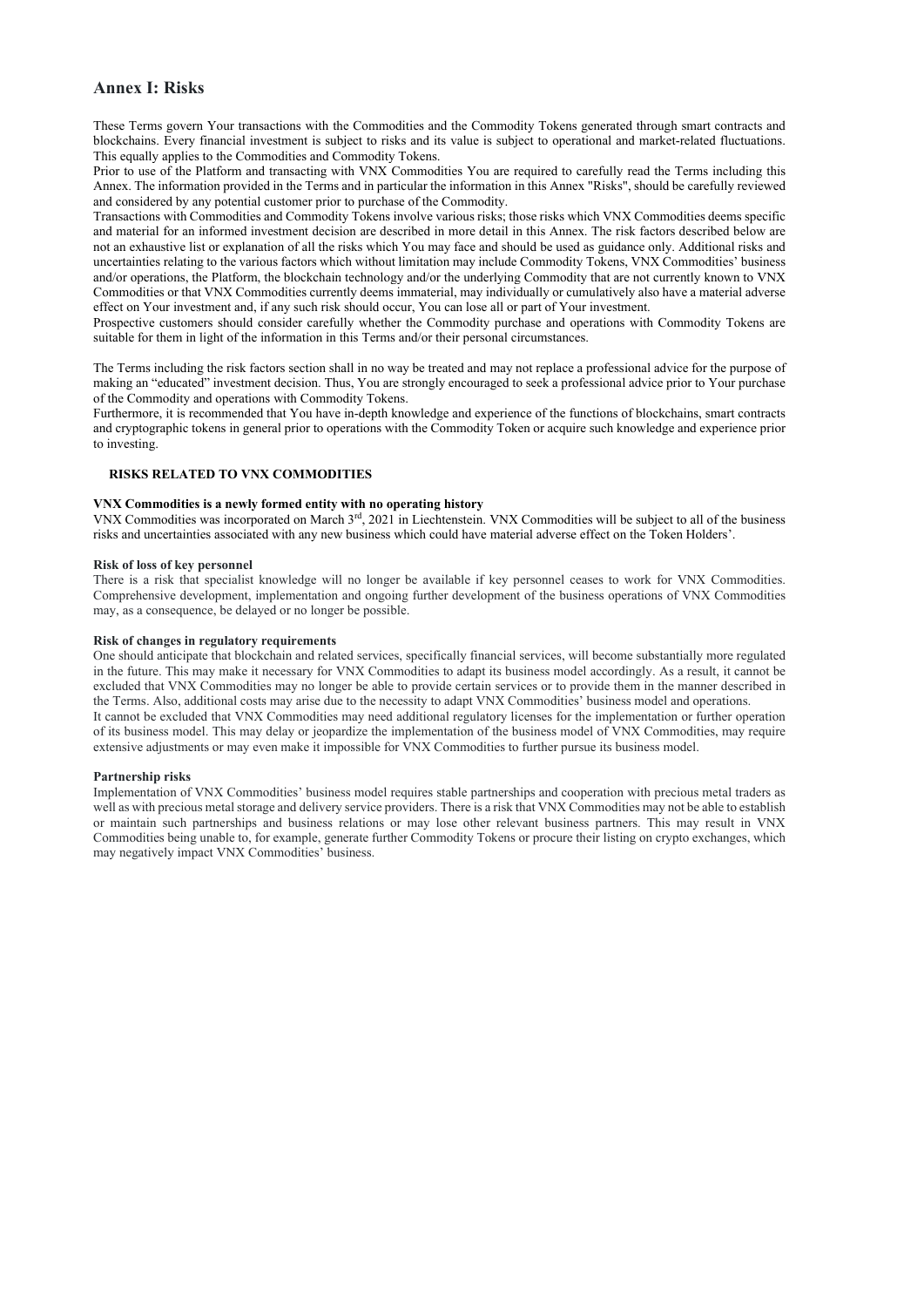#### VNX Commodities, the Platform are subject to cyber security and data loss risks or other security breaches

VNX Commodities' business involves storage and transmission of users' proprietary information, and security breaches could cause a risk of loss or misuse of this information, and to resulting claims, fines and litigation.

VNX Commodities and the Platform may be subjected to a variety of cyber-attacks, which may occur from time to time. Cyberattacks may target VNX Commodities and/or the Platform, customers, suppliers, banks, e-commerce in general or the communication infrastructure. An attack or a breach of security could result in a loss of private data, unauthorized trades, an interruption of trading for an extended period of time, violation of applicable privacy and other laws, significant legal and financial exposure, damage to reputation, and a loss of confidence in security measures, any of which could have a material adverse effect on VNX Commodities financial results and business. Any such attack or breach could adversely affect the ability of VNX Commodities and the Platform to operate. Any breach of data security that exposes or compromises the security of any private digital keys used to authorize or validate transaction orders, or that enables any unauthorized person to generate any of the private digital keys, could result in an unauthorized trades and would have a material adverse effect on VNX Commodities and Token Holders. Because trades utilizing blockchain technology settle on the trade date, it could be impossible to correct unauthorized trades.

Furthermore, attackers can manipulate the cryptocurrency market. The price of cryptocurrencies, such as BTC and ETH, are set by several exchanges. If an exchange is attacked such that it is taken offline, traders can take advantage of price differences. Additionally, attackers can target platforms that buy and sell cryptocurrencies and digital wallets that hold cryptocurrencies. It is possible that such an attack could adversely affect the value of the Token Holders' digital wallets.

- $\checkmark$  have sufficient knowledge and experience to comprehensively assess the Commodity and the benefits and risks of investing in it;
- $\checkmark$  have sufficient financial resources and liquidity to bear all risks associated with the purchase;
- $\checkmark$  fully understand the Terms and be aware of trends and the development of relevant indicators of the Commodity market; and
- $\checkmark$  be able, on Your own or with the assistance of a professional, to evaluate possible scenarios of economic trends, interest rates and other factors that may affect the investment in the Commodity and Your ability to bear potential risks;
- $\checkmark$  it is furthermore recommended that You have in-depth knowledge and experience of the functionality of blockchains, smart contracts and cryptographic tokens in general or acquire them prior to purchasing the Commodity Token.

### Risk of Insolvency

In case of insolvency of VNX Commodities, the Token Holders' Commodity represented by the Commodity Tokens and held, administered and stored by VNX Commodities in its function as administrator and custodian, does not form part of the bankrupt's estate. Pursuant to the Terms, in case of liquidation, dissolution or insolvency of VNX Commodities, unless otherwise was agreed upon between the Parties, it is authorized and obliged to appoint a successor for the management and custody of the Collective Token Holders Commodity Deposit which successor will be bound by the Terms. However, there is a risk that such successor won't be appointed. Thus, the Token Holders may be requested to raise their claims for delivery of their Commodity against the trustee in bankruptcy.

## RISKS RELATED TO THE COMMODITY TOKEN

#### General risk in relation to the Commodity Token

It's Your decision whether or not the purchase of Commodity is suitable for You. In particular You should:

You bear the risk that an investment in the Commodity may not be appropriate for You.

#### Trading and liquidity risk

As of the date of the Terms the Commodity Tokens are not admitted to trading on a regulated or unregulated market but can be transferred on a bilateral basis (over the counter - OTC).

There is no guarantee that a secondary market for such bilateral trades of the Commodity Token will develop and will be and remain liquid. You may therefore not be able to sell the Commodity Token or not within a certain time frame, at a reasonable price or at a price that is at least equal to the capital invested.

#### Software Risks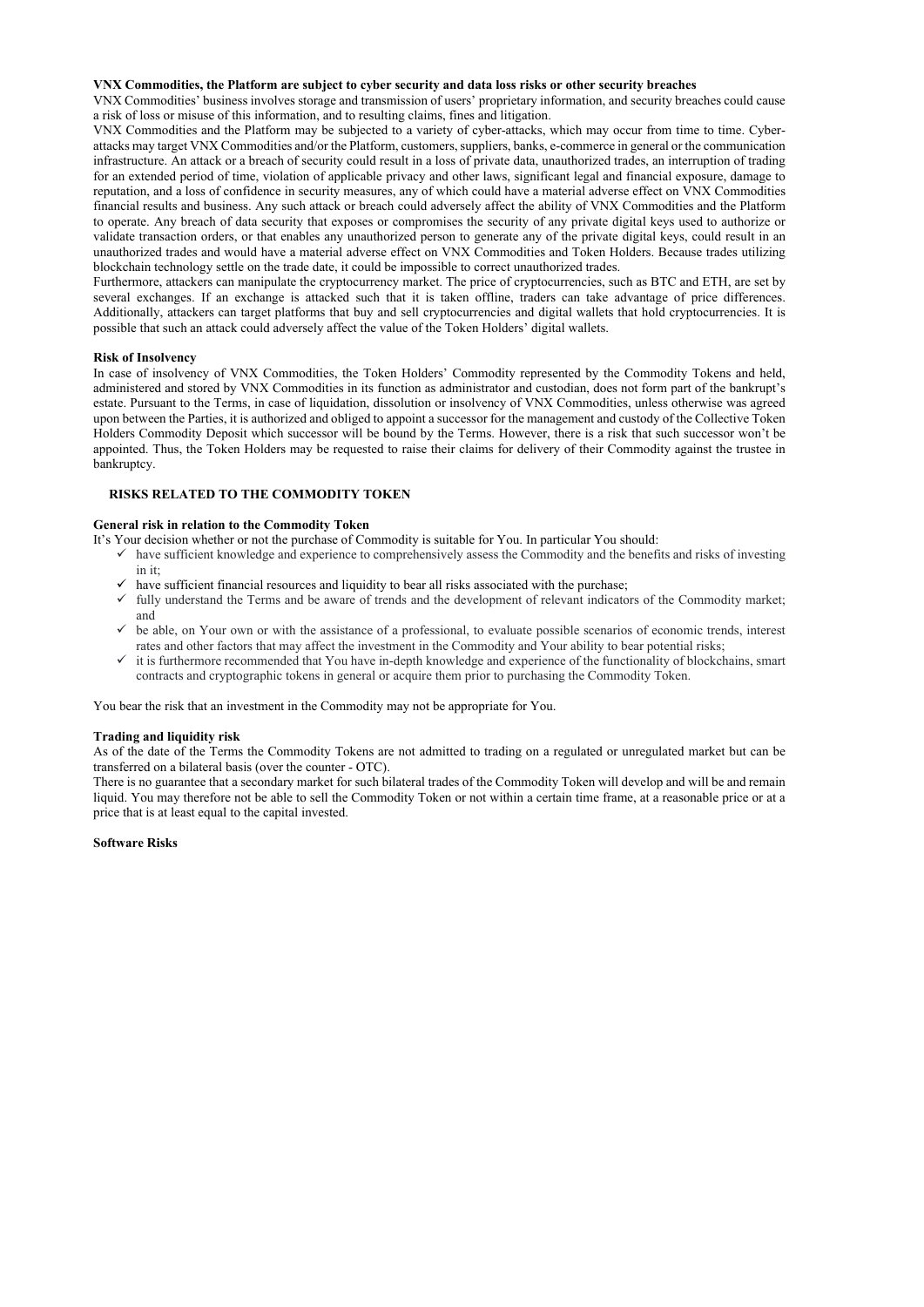Smart contract systems, decentralized cloud and distributed ledger technology generally used by VNX Commodities as well as the related software, technology and technical concepts and theories (including blockchain, cryptography, etc.) are in an ongoing development process and are therefore subject to significant operational and technological risks. There is no guarantee that the processes for acquiring, selling, receiving, using and holding the Commodity Tokens and for receiving payments, e.g. in case of the sale of the Commodity Token, will function without interruption or error. There is a risk that software and other technologies and may have weaknesses, vulnerabilities, bugs or other errors. In the worst case, this can lead to the irretrievable loss of the Commodity Token.

VNX Commodities assumes no liability and makes no warranties or representations with respect to the functionality of smart contracts programmed, used or applied in relation to the Commodity Tokens in the widest sense.

#### Risk of loss of access data

It is Your sole responsibility to safely store Your access data to Your user account on the Platform and/or wallets including the wallet(s) where the Commodity Tokens are stored. If access data is lost or stolen, You irretrievably lose all access to the Commodity Tokens and assets deposited at the address in question. Upon Your request VNX Commodities can only issue new access code (password) to Your user account on the Platform. Other than that VNX Commodities can neither restore, "reset" or reissue access codes or "reset" Commodity Token or issue new ones.

### Legal risks

The legal classification of crypto currencies and tokens as well as their admissibility, effectiveness and enforceability of contracts concluded in this context can vary from jurisdiction to jurisdiction. It cannot be ruled out that in individual countries, including Your country of residence, transactions in connection with tokens are prohibited or will be prohibited in the future or that corresponding contracts and legal transactions are not legally enforceable.

#### Regulatory Risks

The Commodity Token as well as blockchain technologies and business models in general are of innovative nature. It cannot be ruled out that legal provisions, in particular provisions on the regulation of financial services, may be applied to the Commodity Token or VNX Commodities' business operations in individual jurisdictions or that new regulatory developments may generally apply to the transactions in question. This may lead to conflicts and problems in connection with automated processes based on smart contracts or with smart contract systems in general and decentralized "cloud" and distributed ledger concepts. As a result, it may become necessary, among other things, for VNX Commodities' business activities to be substantially adapted or even discontinued.

#### Risk of theft or loss

Smart contract systems and other technological components for or in connection with the issuance of tokens may be subject to hacking attacks which may result in the theft or loss of tokens already assigned to customers.

#### Compliance risks

VNX Commodities is subject to Liechtenstein Due Diligence Law and regular supervision to combat money laundering, organized crime, and terrorist financing by state authorities. Persons who fail to pass the respective know your customer (KYC) and anti-money laundering (AML) procedures of VNX Commodities are not eligible to use the Platform and the Services of VNX Commodities. Please note that if You purchase the Commodity Token outside the Platform Your access to the Services of VNX Commodities is conditional upon satisfactory results of You KYC/AML/CTF checks. In other words, if You fail to pass KYC/AML/CTF checks You would not be able get access to the Services and get use of the Commodity Token which You acquired outside the Platform.

## ADDITIONAL RISKS SPECIFIC TO THE COMMODITY

#### Risk of incomplete return of the invested amounts

VNX Commodities is obliged upon receipt of the relevant request of the Token Holder (e.g. Commodity sale request or Commodity delivery request) to procure sale of the relevant amount of the Commodity and transfer the sale proceeds (less fees) to the Token Holder or to procure delivery of the Commodity to the Token Holder.

You bear the risk that the value of the Commodity at the time of sale/delivery (i.e. Your exit from the investment) will be less than its market value at the time of Your Commodity purchase (i.e. Your entry into the investment).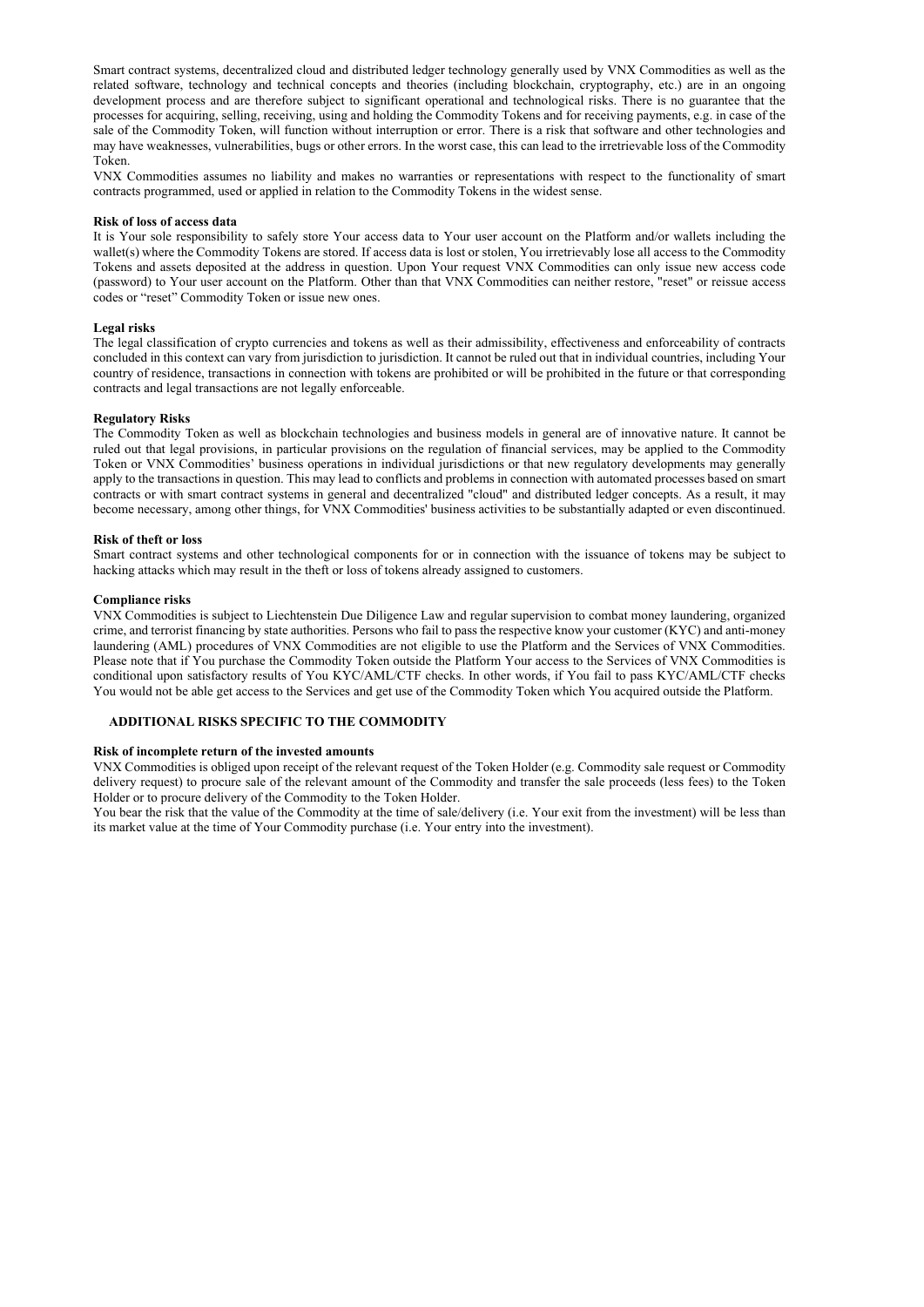## Physical Delivery of Commodity

Under the Terms We may establish minimum or maximum quantity of Commodity that maybe requested to be sold or delivered. If such minimum quantity is established herein then only Token Holders who hold the relevant amount of the Commodity Tokens individually or jointly with other Token Holders may submit Commodity sale or delivery request. If certain Token Holder does not hold the relevant amount of Commodity Tokens corresponding to the minimum quantity of Commodity that may be requested for sale or delivery then such Token Holder may either acquire the missing amount of the Commodity Tokens from other Token Holders wishing to sell or at his/her own expense ask VNX Commodities to exchange a piece of the Commodity into several smaller pieces, if possible, and subject to VNX Commodities' consent and then, deduct applicable expenses and procure their sale or delivery to the Token Holder.

Personal collection is only possible after coordination with VNX Commodities (support@vnx.li) who in turn will coordinate with the relevant precious metal storage service provider where the Commodity is stored.

Example: Type of Commodity – gold. The minimum amount of gold that may be requested to be sold or delivered is 1 kg which is equal to 1,000 VNX Gold Commodity Tokens ("VNX Gold"). If a Token Holder holds 900 VNX Gold he/she may purchase the missing 100 VNX Gold from other Token Holders wishing to sell (if any). If he/she purchases the missing 100 VNX Gold he/she can request VNX Commodities to procure sale or delivery of 1 kg gold bar to him/her after deduction of applicable fees and costs. If there are no Token Holders wishing to sell 100 VNX Gold, then such Token Holder may ask VNX Commodities to procure exchange of the 1 kg gold bar to 10 gold bars 100g each at the expense of such Token Holder. If that is doable at a reasonable cost and VNX Commodities agrees to do it, then upon completion of the exchange such Token Holder may submit gold sale request or gold delivery request (as applicable) for the delivery of the relevant quantity of gold bars of 100g each less applicable fees and expenses.

### Personal collection of physical gold

If the Token Holder wishes to submit Commodity delivery request, such Token Holder may choose to either personally collect the Commodity or to have it delivered to an address notified to VNX Commodities.

#### Transport risk, transport costs

If the Token Holder submits Commodity delivery request Commodity will be delivered to the location specified by the Token Holder at his/her own expense and risk.

In case of delivery a "handling fee" may apply, please refer to the fee schedule.

VNX Commodities assumes no liability for the transportation of the physical Commodity. Any and all risks (such as loss, damage, destruction, theft etc.) pass onto the Token Holder as soon as the Commodity leaves the high-security warehouse and is handed over to the relevant transportation/delivery service provider.

It is the Token Holder's obligation to ensure smooth and compliant import of the Commodity into the country indicated as the cargo destination. The Token Holders therefore bear the risk that the Commodity cannot be delivered or that only a part of the Commodity can be delivered to the location requested by the Token Holder.

#### Risk of theft or loss

Each Commodity Token represents ownership in a certain quantity of Commodity, which is held and managed by VNX Commodities in a Collective Commodity Deposit for and on behalf of the Token Holders. The Collective Commodity Deposit is stored at a highsecurity facility so that losses due to theft, fire, natural disasters etc. are not likely but cannot totally be excluded. Risks of theft of loss are to be borne by the Token Holders directly in their capacity as owners of the Commodity.

There are further risks of theft or loss during delivery or transportation of the Commodity from the high-security facility to the address indicated by the Token Holder for delivery of the Commodity. Costs and risks of such transportation and delivery are on the Token Holders.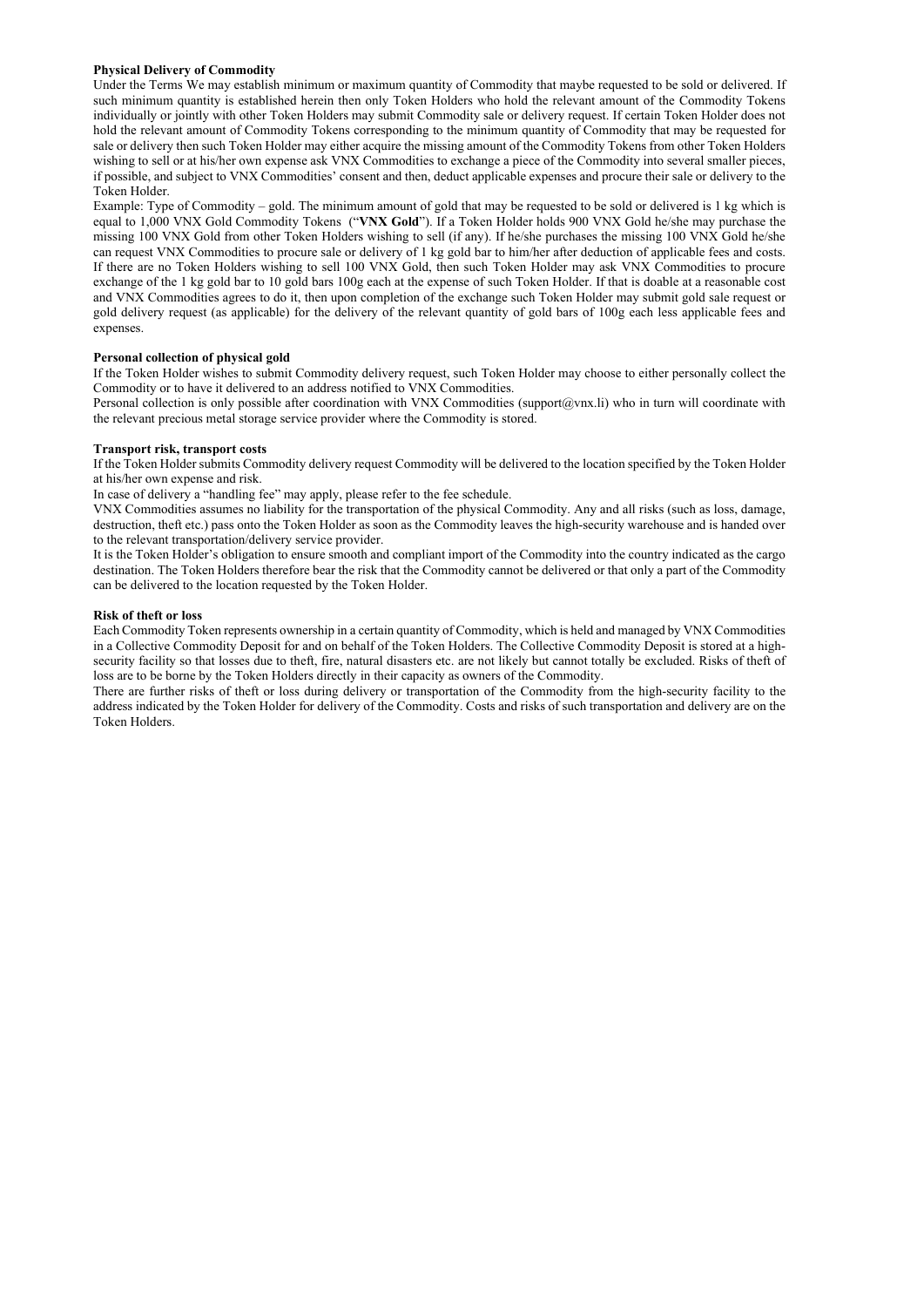## Annex II: Fee Schedule

In this Annex you may find the information about the fees charged by VNX Commodities for the Services.

If you hold VNXLU on the Platform, you can use them for payment of the fees hereunder. Value of one VNXLU for this purpose shall be equal to its market value as shown on the Platform but in any event no less than EUR 0.25 per one VNXLU. In other cases, the fees will be invoiced to you and shall be paid within 3 business days (unless otherwise specified) to the bank account of VNX Commodities.

(A) Onboarding fee:

VNX Commodities charges a one-off non-refundable Onboarding Fee when you first become our client that covers our efforts for conducting eligibility checks, including KYC/AML processing and registration of the user account, as specified in section 1 of the Terms. The Onboarding fee is charged when you conduct the first transaction on the Platform under section 4hereof.

The onboarding fee is set in the amount of EUR 150 per client.

#### (B) Issuance fee

Every time VNX Commodities purchases Commodity, generates and transfers a Commodity Token according to Your instruction submitted pursuant to section 4 of the Terms, VNX Commodities charges the Issuance fee in the amount which depends on the transaction value:

| <b>Transaction value (EUR)</b> | <b>Issuance fee amount <math>(\%)</math></b> |
|--------------------------------|----------------------------------------------|
| Up to $100,000$                | 1.                                           |
| $100,000 - 500,000$            | . .25                                        |
| $500,000 - 1,000,000$          |                                              |
| $1,000,000 - 5,000,000$        | 0.75                                         |
| Over 5,000,000                 | 0.5                                          |

#### (C) Termination fee

Every time VNX Commodities cancels (burns) and/or exchanges a Commodity Token according to Your instruction submitted pursuant to section 5 or 6 of the Terms, VNX Commodities charges the Termination fee in the amount which depends on the transaction value.

| <b>Transaction value (EUR)</b> | <b>Termination fee amount <math>(\%)</math></b> |
|--------------------------------|-------------------------------------------------|
| Up to $100,000$                |                                                 |
| $100,000 - 500,000$            | 1.25                                            |
| $500,000 - 1,000,000$          |                                                 |
| $1,000,000 - 5,000,000$        | 0.75                                            |
| Over 5,000,000                 | 0.5                                             |

In normal circumstances, the Issuance fee and the Termination fee are automatically deducted from the funds You direct us to use for purchasing a Commodity or exchanging Commodity Tokens, as specified in section 4 or 6 respectively of the Terms or from the proceeds received by us upon fulfilment of Your instruction to sell a Commodity or exchange the Commodity Token as specified in section 5 or 6 of the Terms accordingly before transferring such proceeds to You.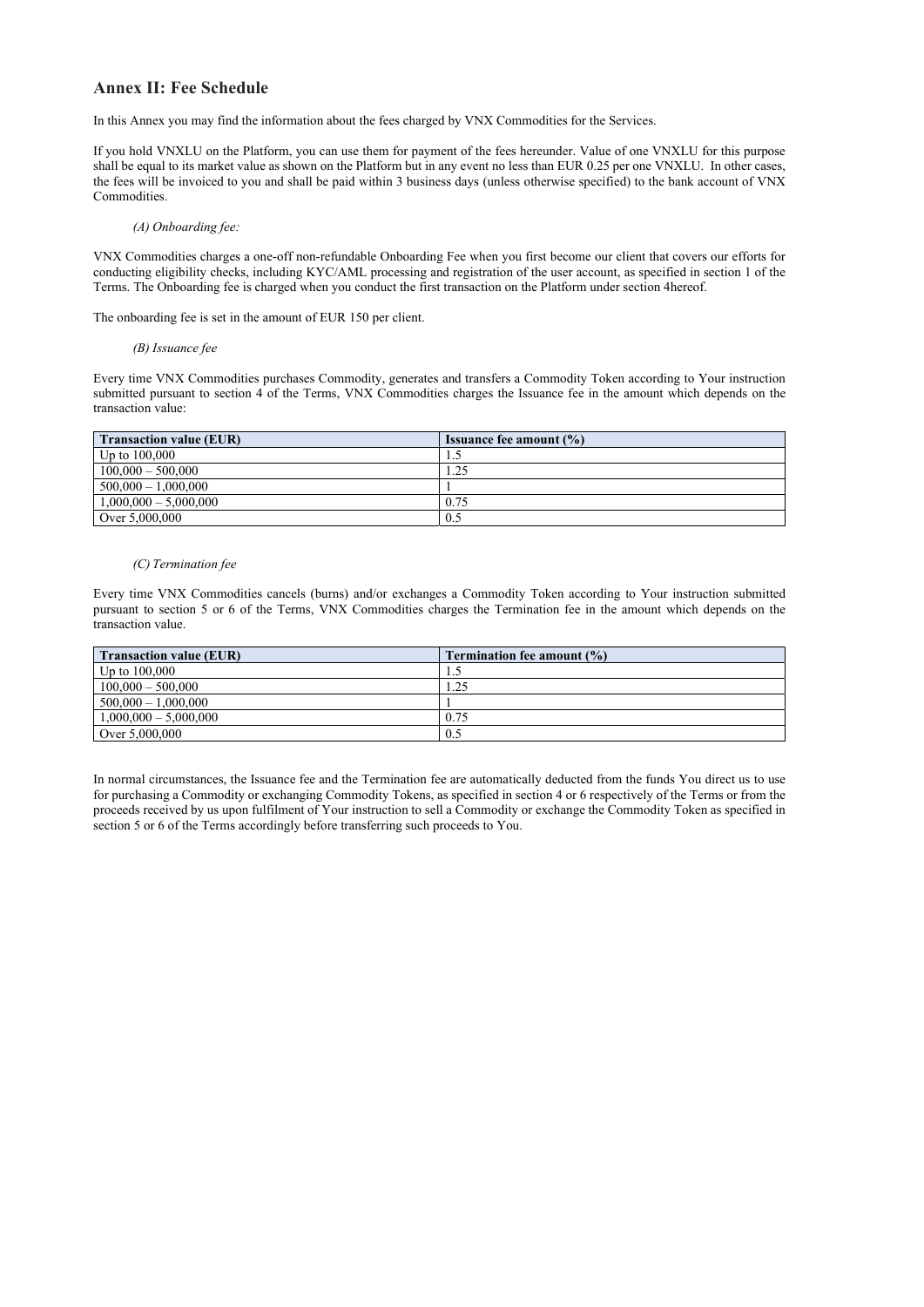## (D)Exchange fee

Every time VNX Commodities provides exchange service pursuant to section 6 hereof You will be charged the exchange fee in the amount which depends on the transaction value.

| <b>Transaction value (EUR)</b> | Exchange fee amount $(\% )$ |
|--------------------------------|-----------------------------|
| $\perp$ Up to 5,000            | ن د له                      |
| $5,000 - 10,000$               | 1.25                        |
| $10,000 - 25,000$              |                             |
| Over 25,000                    | 0.75                        |

In normal circumstances, the exchange fee is automatically deducted from the value the Commodity Tokens or funds, which are subject to the relevant exchange transaction.

## (E) Transfer fee.

Each time you transfer your Commodity Token to another wallet (yours or a third party's) on the Ethereum blockchain, VNX Commodities charges the Transfer fee. The Transfer fee will be automatically deducted from the balance of the Commodity Tokens you transfer to another wallet.

Transfer fee is set at the level of 0.15% of the number of the Commodity Tokens in each transfer.

For example, if you transfer 10 Commodity Tokens to another wallet, the recipient will get 9.985 Commodity Tokens (excluding in this example additional Ethereum blockchain native fees charged by the network).

## (F) Storage fee.

VNX Commodities in the capacity of custodian, administrator and holder of Commodities bears costs and expenses for arranging safekeeping of the Commodities, maintenance of the Commodities Entitlements' Register and other related obligations pursuant to section 11.

VNX Commodities does not charge the Storage fee at this time but reserves the right to revise the fee structure in the future. In case of such revision, you will be informed in advance pursuant to section 15.1 of the Terms. Please note that such Storage fees may be charged in the future by way of deduction of respective number of VNX Gold from the wallets of all Token Holders pro-rata to their holdings and not only to the Token Holders who received the Commodity Tokens on the Platform directly from VNX Commodities.

## (G) Conversion fee.

If you instruct us to perform exchange operation, including conversion of crypto-currency to fiat currency of vice versa pursuant to section 13 of the Terms, VNX Commodities will charge Conversion fee. The Conversion fee is included into the exchange rate that is offered to you on the Platform.

Conversion fee is equal to 2% of the transaction value.

## (H)Crypto assets withdrawal fee

Every time You withdraw crypto assets (such as crypto currency, Commodity Tokens, etc.) from Your Platform wallet You will be charged: (1) the blockchain native fee charged by the network for the transaction; and (2) the crypto assets withdrawal fee in the amount of the blockchain native fee charged by the network for the transaction multiplied by two. The amount of the blockchain native fee charged by the network for the transaction will depend on the market conditions at the time of the transfer. You will be requested to approve payment of the fees prior to the transaction.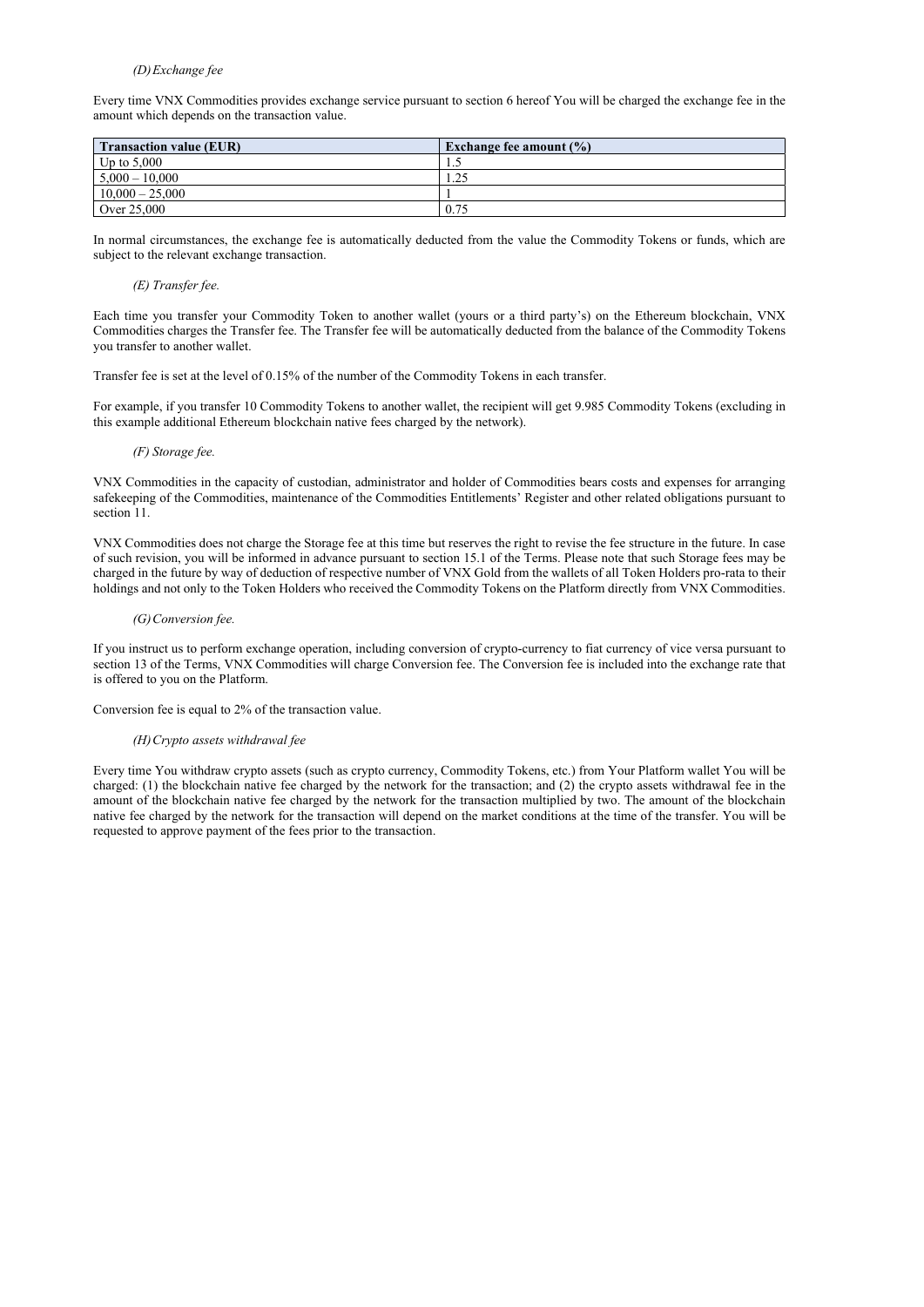## (I) Fiat currency withdrawal fees

Subject to section 13.1 hereof, every time You withdraw fiat funds from Your Platform wallet You will be charged the fee in the amount of EUR 10 for SEPA transfers and EUR 30 for SWIFT (other than SEPA) transfers.

Contact us if you have any questions about the fees.

## (J) Banking card processing fee

Every time You use a banking card to top-up Your balance, You will be charged the fee in the amount of 5% of the transaction value (min EUR 10), which will be deducted from the amount charged to Your banking card.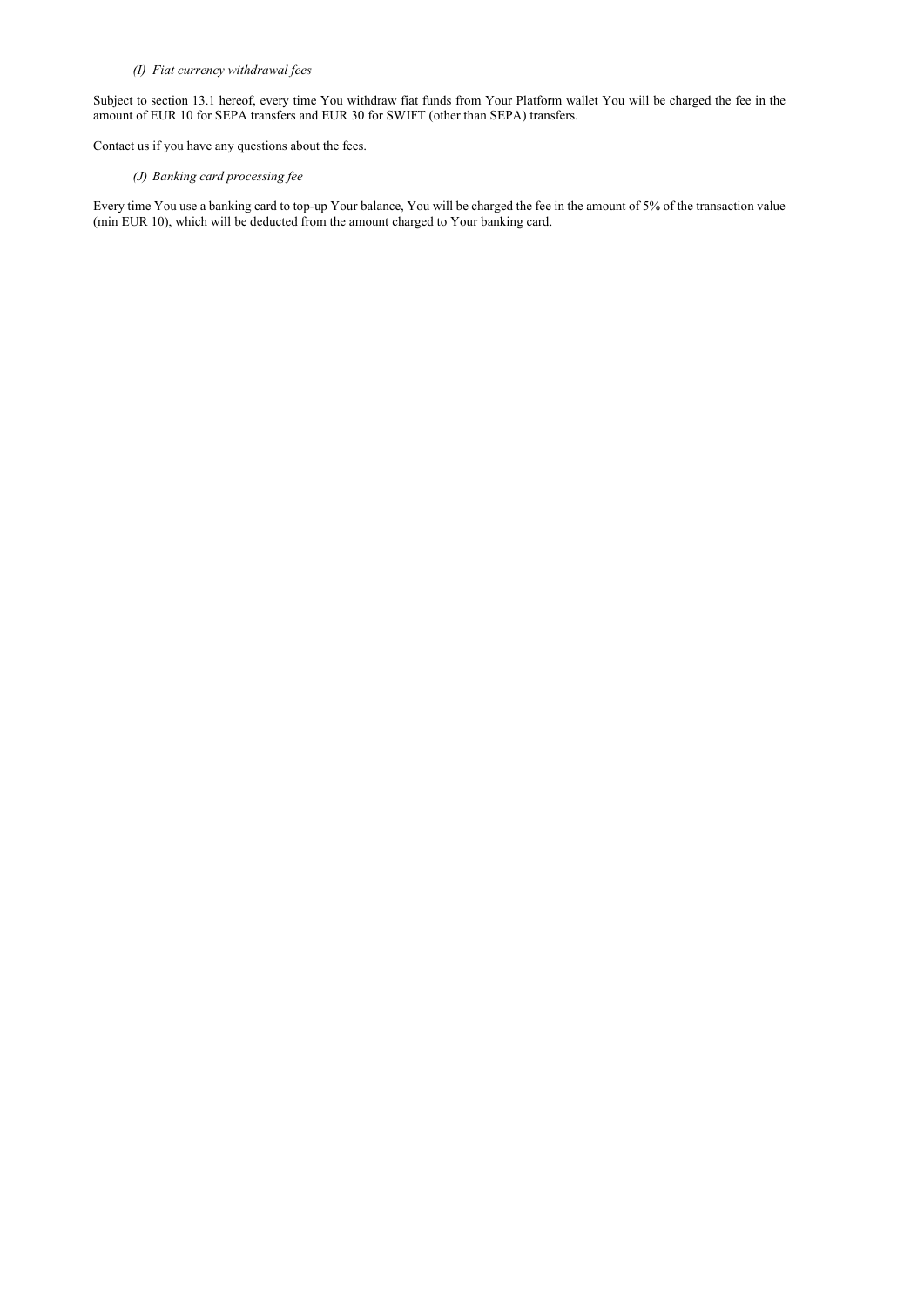## Annex III: List of Commodities, Amount of the Relevant Commodity that represents the relevant Commodity Token, and Minimum and Maximal Transactional Limits

## Commodity Token Name

VNX Gold Commodity Token (VNX Gold)

## Commodity Description

 $Gold<sup>2</sup>$ 

## Commodity Entitlement per Token

1 gram

## Minimum & Maximum limits

Minimum limit: 1,000 VNX Gold representing ownership of 1 kg (1,000 grams) gold bar (and multiples thereof) for purposes of the purchase, sale and delivery transactions with VNX Commodities<sup>3</sup> unless the transaction is made in accordance with section 6 of the Terms. Maximum limit: n/a.

<sup>&</sup>lt;sup>2</sup> Gold, which in terms of fineness, complies at least with the requirements specified in the rules adopted by The London Bullion Market Association (or a successor organization representing market participants in the London gold trading market) for the delivery of gold bars, as amended from time to time. At the date of these Annex III, such requirements provide for a minimum fineness of 995 parts per 1000 pure gold.

<sup>3</sup> Gold will only be available for purchase, sale and delivery in 1 kilo bars. Token Holders are therefore required to have on the Platform wallet at least 1,000 VNX Gold or a multiple thereof to submit gold sale request.